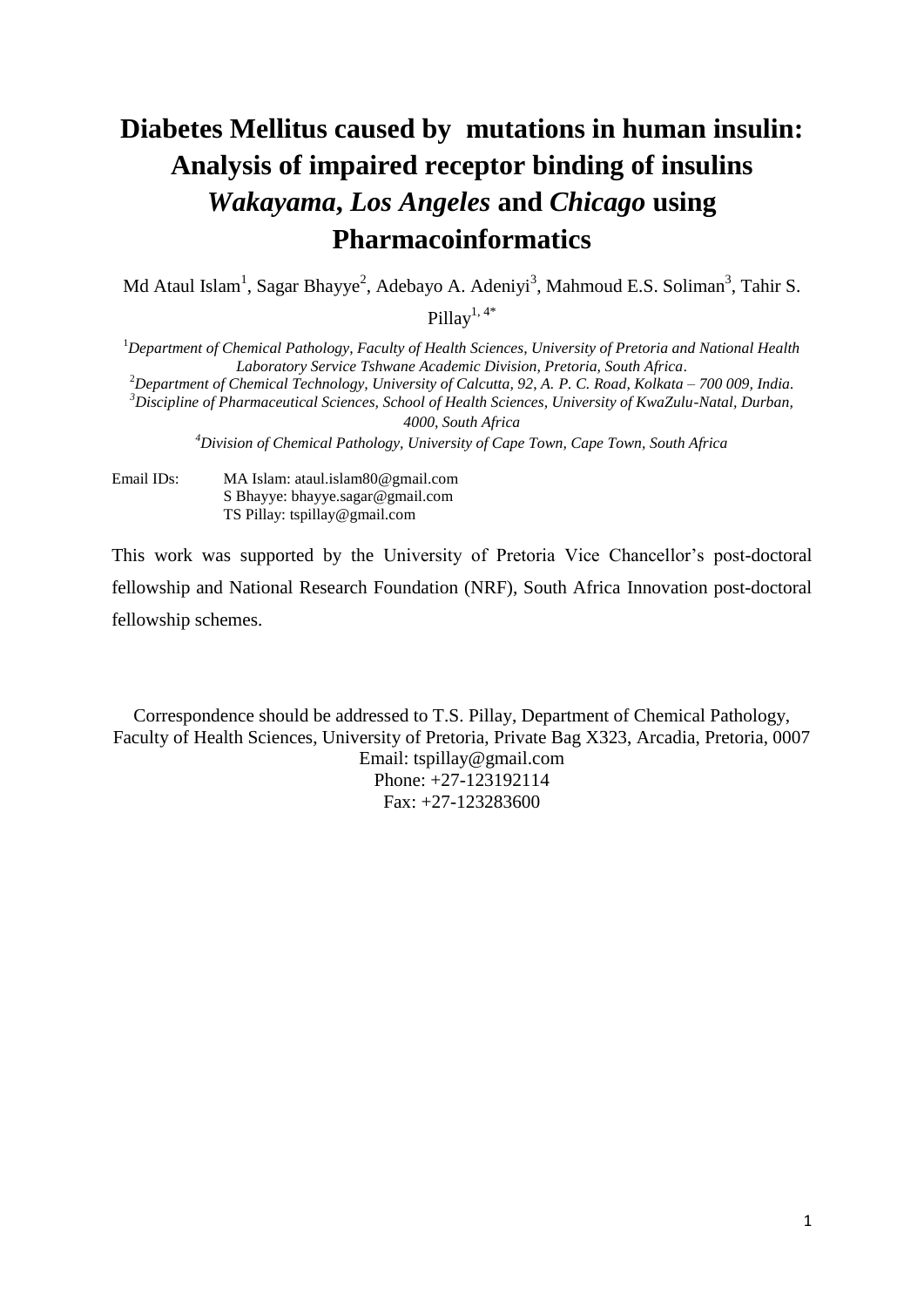## **Abstract**

Several naturally occuring mutations in the human insulin gene are associated with diabetes mellitus. The three known mutant molecules, *Wakayama*, *Los Angeles* and *Chicago* were evaluated using molecular docking and molecular dynamics(MD) to analyse mechanisms of deprived binding affinity for insulin receptor (IR). Insulin *Wakayama*, is a variant in which valine at position A3 is substituted by leucine, while in insulin *Los Angeles* and *Chicago,*  phenylalanine at position B24 and B25 are replaced by serine and leucine respectively. These mutations show radical changes in binding affinity for insulin receptor. The ZDOCK server was used for molecular docking while AMBER 14 was used for the molecular dynamics study. The published crystal structure of insulin receptor bound to natural insulin was also used for molecular dynamics. The binding interactions and molecular dynamics trajectories clearly explained the critical factors for deprived binding to the insulin receptor. The surface area around position A3 was increased when valine was substituted by leucine, while at position B24 and B25 aromatic amino acid phenylalanine replaced by non-aromatic serine and leucine might be responsible for fewer binding interactions at the binding site of insulin receptor that leads to instability of the complex. In the MD simulation the normal mode analysis (NMA), rmsd trajectories and prediction of fluctuation indicated instability of complexes with mutant insulin in order of insulin native insulin < insulin *Chicago* < insulin *Los Angeles* < insulin *Wakayama* molecules which corresponds to the biological evidence of the differing affinities of the mutant insulins for the IR.

**Key words:** Insulin; insulin receptor; protein-protein docking, ZDOCK, molecular dynamics

#### **Introduction**

Diabetes mellitus (DM) is a heterogeneous group of metabolic diseases characterized by chronic hyperglycaemia resulting from decreased insulin secretion and/or increased insulin resistance. Insulin is a globular protein molecule critical for hormonal regulation of mammalian metabolism and plays a key role in the regulation of blood glucose levels and fat storage. Insulin consists of two chains, A and B with 21 and 30 amino residues respectively constrained by one intra- and two inter-chain disulphide bonds[\(Adams et al., 1969\)](#page-18-0). The A chain (InsA) contains two  $\alpha$ -helices ranging from amino acid 1 to 8, and 12 to 18, while in case of B chain (InsB) the helix range is amino acids 9 to 19. The cellular activities of insulin are initiated by insulin binding to the cell surface insulin receptor (IR), which is a disulphidelinked  $(\alpha\beta)$ <sub>2</sub> hetero-dimer. The extracellular portion of each  $\alpha\beta$  protomer contains six domains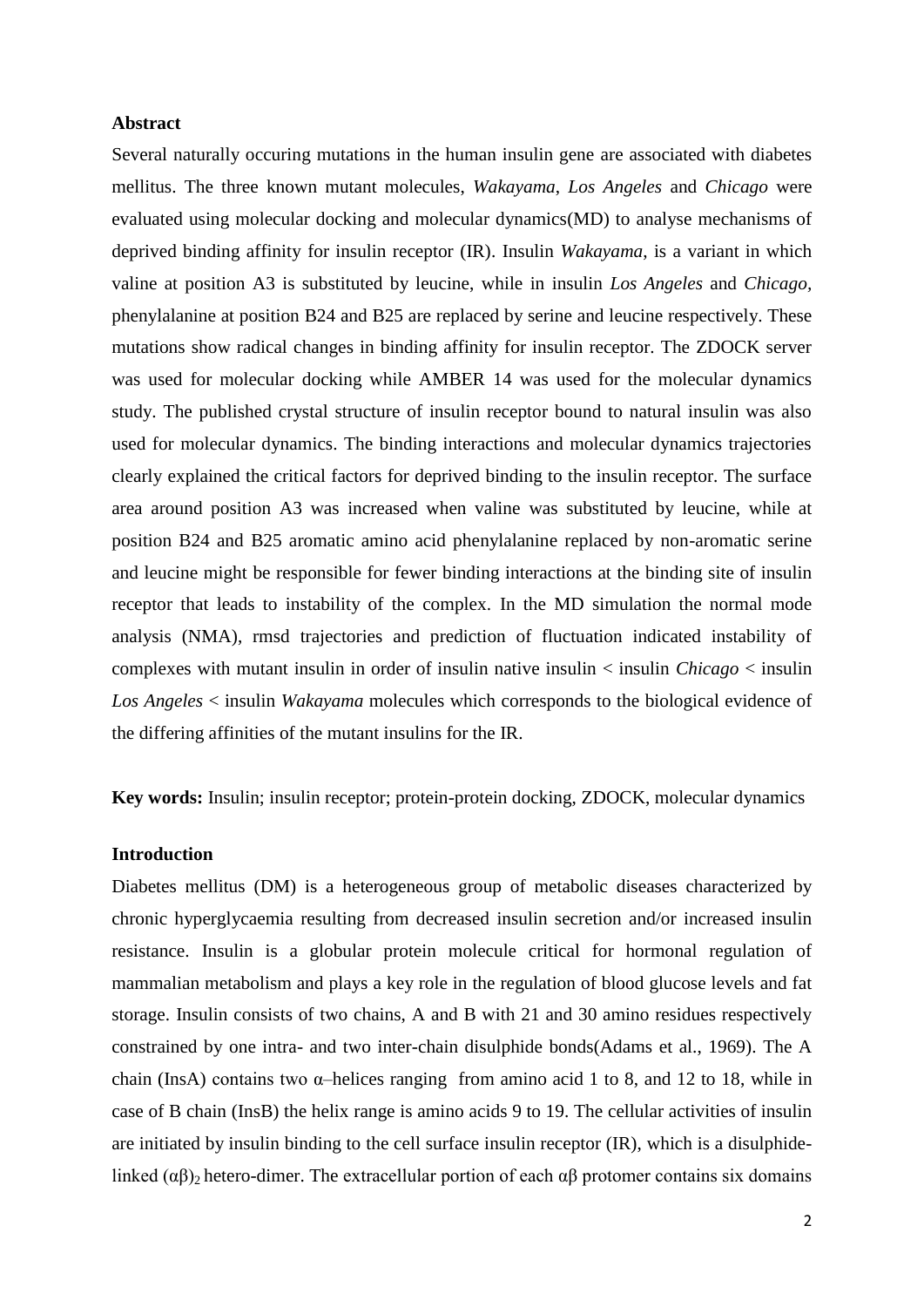(L1, CR, L2, FnIII-1, FnIII-2 and FnIII-3) and an insert domain (ID) within FnIII-2. The αchain component of the ID is terminated by a segment termed  $\alpha$ CT, spanning residues 704– 719. Defective binding of structurally abnormal insulin or its precursor, pro-insulin can result in diabetes mellitus. Mutations in naturally occurring insulin molecules affect insulin activity through alterations in binding to the insulin receptor. There are several naturally occurring mutations in the insulin molecule which have been described in humans and are associated with diabetes mellitus. These include insulin *Wakayama* (Val<sup>3A</sup>  $\rightarrow$  Leu<sup>3A</sup>) where valine is mutated to leucine at A3, insulin *Los Angeles* (Phe<sup>24B</sup>  $\rightarrow$  Ser<sup>24B</sup>) and insulin *Chicago*  $(Phe^{25B} \rightarrow Leu^{25B})$  in which phenylalanine is substituted by serine and leucine at B24 and B25 respectively. These substitutions occur within the crevice adjoining the IR binding surface and impair receptor binding by many-fold in affected individuals[\(Wan et al., 2005;](#page-20-0) [Wollmer](#page-21-0)  [et al., 1981\)](#page-21-0). The orientations of amino acids Val<sup>3A</sup>, Leu<sup>3A</sup>, Phe<sup>24B</sup>, Ser<sup>24B</sup>, Phe<sup>25B</sup> and Leu<sup>25B</sup> in natural and mutant insulin molecules are depicted in Figure 1.



**Figure 1:** Orientation of amino acids at position A3, B24 and B25 in native/natural and mutant insulin molecules. a) Natural insulin, b) Insulin *Wakayama*, c) Insulin *Los Angeles* and d) *Insulin Chicago*.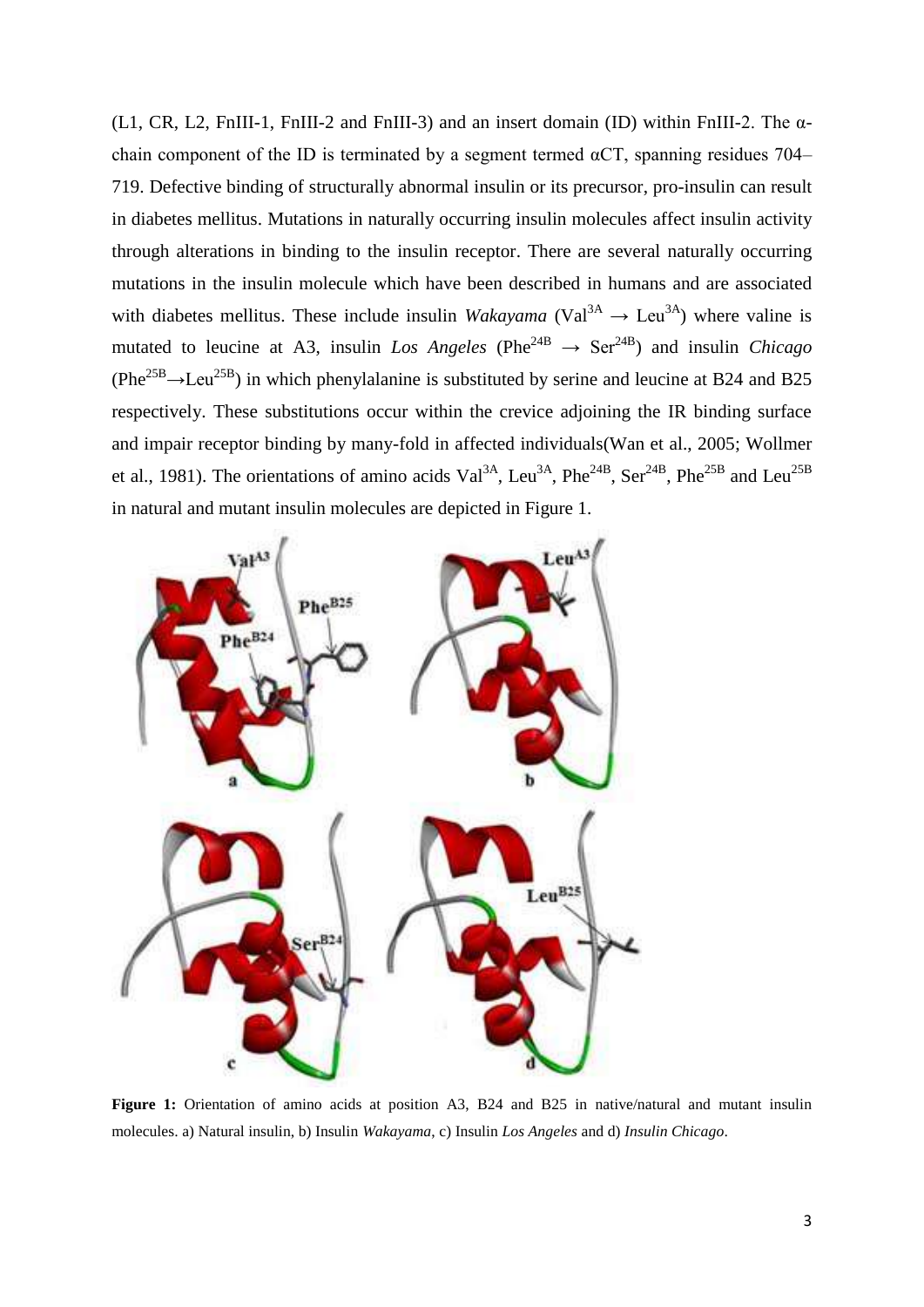These mutations on the natural insulin molecule especially at A3, B24 and B25 reduce the binding affinity for IR many-fold[\(Hayashi et al., 2011\)](#page-19-0). Moreover there are substantial differences in the biological activity between individual mutant molecules. There has been no published pharmacoinformatics analysis of this reduction in binding affinity and the aim of this study was to correlate the biological activity with the structural analysis.

It has been reported that Val<sup>A3</sup>, present within the N-terminal  $\alpha$ -helix of A-chain plays an important role in the insulin fold and is recognised as an essential element[\(Hua et al., 1996;](#page-19-1) [Nakagawa & Tager, 1992;](#page-20-1) [Weiss et al., 2000\)](#page-21-1). The side chains of Val<sup>A3</sup> pack within the nonpolar crevice between InsA and InsB which adjoin the classical receptor binding surface [\(E.](#page-18-1)  [N. Baker et al., 1988;](#page-18-1) [Blundell et al., 1971;](#page-18-2) [Nakagawa & Tager, 1992;](#page-20-1) [Pullen et al., 1976\)](#page-20-2). The crevice is surrounded by sequence-continuous side chains of  $\text{He}^{A2}$  and Leu<sup>B11</sup>, the internal disulphide bridge between  $Cys^{A6}$  and  $Cys^{A11}$ ,  $Tyr^{A19}$  and Leu<sup>B11</sup> in the hydrophobic core and two amino residues of InsB such as  $\text{Ty}^{\text{B26}}$  and  $\text{Pro}^{\text{B28}}$  which project from an overlying B-chain. It was expected that substitution of Val<sup> $A3$ </sup> by Leu<sup> $A3$ </sup>would not change conservation and stability because leucine demonstrates a greater intrinsic α-helical propensity than valine[\(Lyu, Liff, Marky, & Kallenbach, 1990;](#page-19-2) [O'Neil & DeGrado, 1990;](#page-20-3) [Padmanabhan, Marqusee, Ridgeway, Laue, & Baldwin, 1990\)](#page-20-4). However, it was observed that such substitutions reduced activity by 500-fold relative to that of normal insulin molecule [\(Nakagawa & Tager, 1992\)](#page-20-1). Sequences of natural insulin are remarkable for an invariant phenylalanine present at positions B24 and B25 and for the conservation of phenylalanine and tyrosine at positions B25 and B26 respectively [\(Conlon, 2001\)](#page-19-3). Phe<sup>B24</sup>, Phe<sup>B25</sup> and Tyr<sup>B26</sup> amino residues play crucial role for the stability, self-assembly and activity of the insulin molecule[\(Mirmira, Nakagawa, & Tager, 1991;](#page-20-5) [Mirmira & Tager, 1989;](#page-20-6) [Zakova et al., 2013\)](#page-21-2). In 1969, it was shown that [\(Adams et al., 1969;](#page-18-0) [E. N. Baker et al., 1988\)](#page-18-1) on the basis of the crystal structure of the zinc insulin hexamer that residues at the positions B24 to B26 participate in an aromatic rich dimer interface and this interface occurs three times in the hexamers. Owing to substitution of aromatic phenylalanine at positions B24 and B25 by nonaromatic serine and leucine respectively in insulin *Los Angeles* and *Chicago*, binding affinity towards IR is reduced significantly[\(Weitzel, Bauer, & Eisele, 1978;](#page-21-3) [Wollmer et al., 1981\)](#page-21-0).

Apart from crystallography, molecular docking approaches which takes two or more structures as input and predicts the structure of their complex, are useful for analysing protein-protein interactions. The 3D complex of protein-protein interaction can be used to estimate the effect of mutations[\(Benedix, Becker, de Groot, Caflisch, & Bockmann, 2009;](#page-18-3)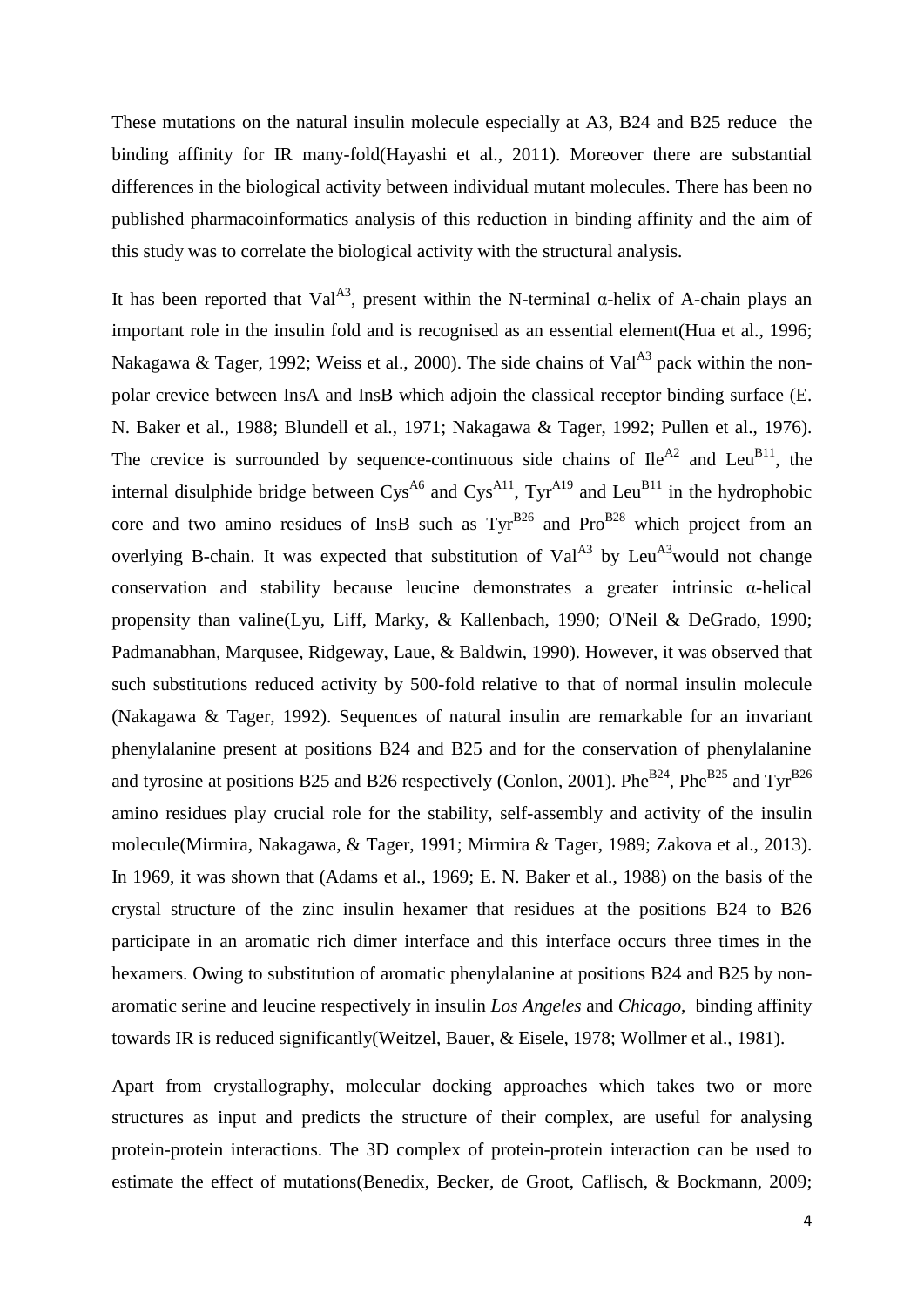[Kamisetty, Ramanathan, Bailey-Kellogg, & Langmead, 2011;](#page-19-4) [Moretti et al., 2013\)](#page-20-7), and thus for protein design[\(Ahmad et al., 2012;](#page-18-4) [D. Baker, 2006;](#page-18-5) [Chen & Keating, 2012;](#page-19-5) [Kortemme &](#page-19-6)  [Baker, 2004\)](#page-19-6) and determining the functional consequences of mutations associated with disease [\(Nisius, Sha, & Gohlke, 2012\)](#page-20-8). Aspects of the conformational variability of a protein molecule can be modelled using the molecular dynamics (MD) simulation method. In MD simulation the detailed time evolution of a system of particles may be evaluated by integrating equation of motion for the particles on their potential energy surface. The MD method may provide effective modelling of protein-protein interactions at a reasonable computing cost. In order to understand the mechanism of deprived binding affinity of the insulin molecules for the IR the present study evaluated protein-protein molecular docking by considering mutant insulin molecules as ligands and recently crystallized IR as receptor. Furthermore, MD simulations were performed to analyse the stability of complexes and exploration to provide insight into the binding interactions between mutant insulins and binding residues of IR.

## **Materials and Methods**

In order to understand impaired binding interactions of mutant insulin molecules to the IR, protein-protein docking and molecular dynamics study were performed using the online ZDOCK server[\(Pierce et al., 2014\)](#page-20-9) and Amber 14 [\(http://ambermd.org/#Amber14\)](http://ambermd.org/#Amber14) respectively. The crystal complex of the insulin receptor with insulin molecule (PDB ID: 3W14[\(Menting et al., 2013\)](#page-19-7), and natural insulin (PDB: 3IR0) were obtained from RCSB Protein Data Bank (PDB)[\(Parasuraman, 2012\)](#page-20-10). The DeepView[\(Guex & Peitsch,](#page-19-8)  [1997\)](#page-19-8)program was used to mutate the residues on natural insulin and the spatial orientation was maintained. The online server contact map analysis (CMA)[\(Sobolev et al., 2005\)](#page-20-11) was used to analyse the binding interactions between insulin and IR.

## *Protein-protein docking*

In the current research ZDOCK server[\(Pierce et al., 2014\)](#page-20-9) was used for the protein-protein docking study. The mutant insulin molecules and insulin receptor were considered as ligand and receptor molecule respectively. The ZDOCK is the rigid-body protein-protein docking program which uses the Fast Fourier Transform algorithm[\(Chu & Alan, 2000\)](#page-19-9) that enables an efficient global docking search on a 3D grid. This program ranks top hundred probable predictions by a combination of shape complementarily, electrostatic and statistical potential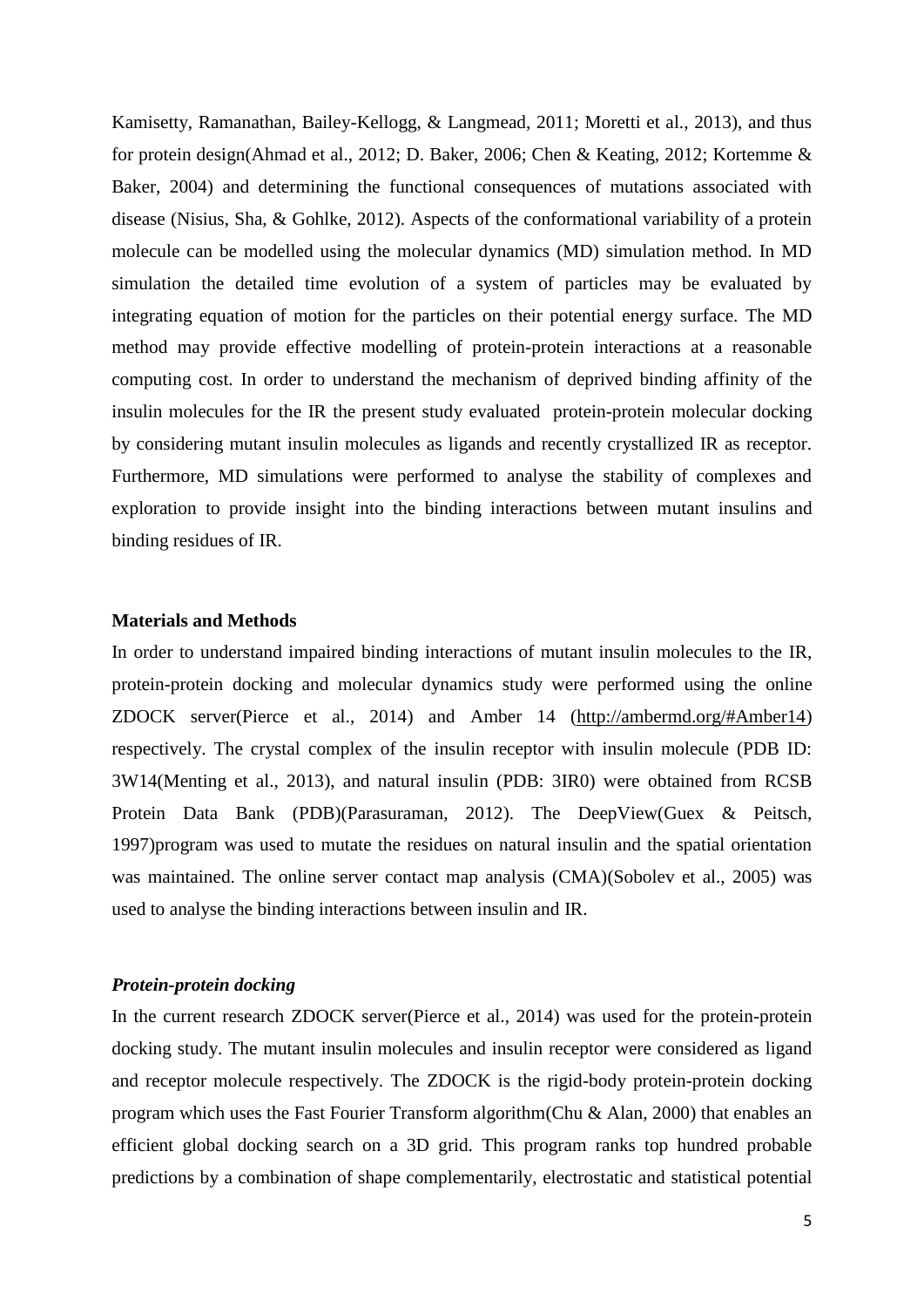terms for scoring. It is reported that ZDOCK achieves high predictive accuracy with more than 70% success in the top thousand predictions[\(Pierce, Hourai, & Weng, 2011\)](#page-20-12). Jobs of the server are run on a dedicated computer server at the University of Massachusetts Medical School[\(Pierce et al., 2014\)](#page-20-9) which provides interfaces of input two protein structures and email.

## *Molecular dynamics*

In order to check stability and binding orientation MD simulations were performed for crystal complex of insulin bound to the IR, and best docked complexes between mutant insulins and IR. The MD was carried out using GPU-based PMEMD programme and the protein structures were parameterised and represented with amber force field (leaprc.ff99SB) as implemented in Amber 14[\(Gotz et al., 2012\)](#page-19-10). The generalized Born (GB) solvation model was used for the implicit solvent with the igb set to 5 which has been shown to agree better with the Poisson-Boltzmann treatment in calculating the electrostatic part of the solvation free energy[\(Feig et al., 2004\)](#page-19-11). In the production MD of the GB simulations, the Langevin thermostat was used with a collision frequency of 2.0 ps-1 and used an improved GB-Neck of the GB-OBC model that correspond to mbondi2 radii[\(Onufriev, Bashford, & Case, 2004\)](#page-20-13) as our starting radii set. It has been shown that GB-OBC worked quite well with mbondi2 radii[\(Nguyen, Roe, & Simmerling, 2013\)](#page-20-14). It is also reported that slight increases in structural stability of the complexes can be achieved in the performance of GB model (HCT or OBC GB models) by setting the atomic intrinsic radii used to define the dielectric boundary of hydrogens bound to nitrogen, H(N) from their Bondi radii of 1.2 Å to 1.3 Å (forming the mbondi2 radius set)(Mongan, [Simmerling, McCammon, Case, & Onufriev, 2007\)](#page-20-15). Initial minimization of all the systems was carried out for 1000 steps of steepest descent followed by 1000 steps of heating up of the system to 300.00 K and equilibration. The MD production was carried out for at least 10ns for each of the system. The frame were recorded at every 200 steps of simulation. The analysis of the conformational changes in the trajectory of the protein was analysed using bio3d[\(Grant, Rodrigues, ElSawy, McCammon, & Caves, 2006\)](#page-19-12) and the secondary structures were predicted using DSSP[\(Kabsch & Sander, 1983\)](#page-19-13). The visualization of the results was done using VMD[\(Humphrey, Dalke, & Schulten, 1996\)](#page-19-14), chimera[\(Pettersen et al., 2004\)](#page-20-16) and Pymol Molecular Graphics System, Version 1.7.2 Schrödinger, LLC.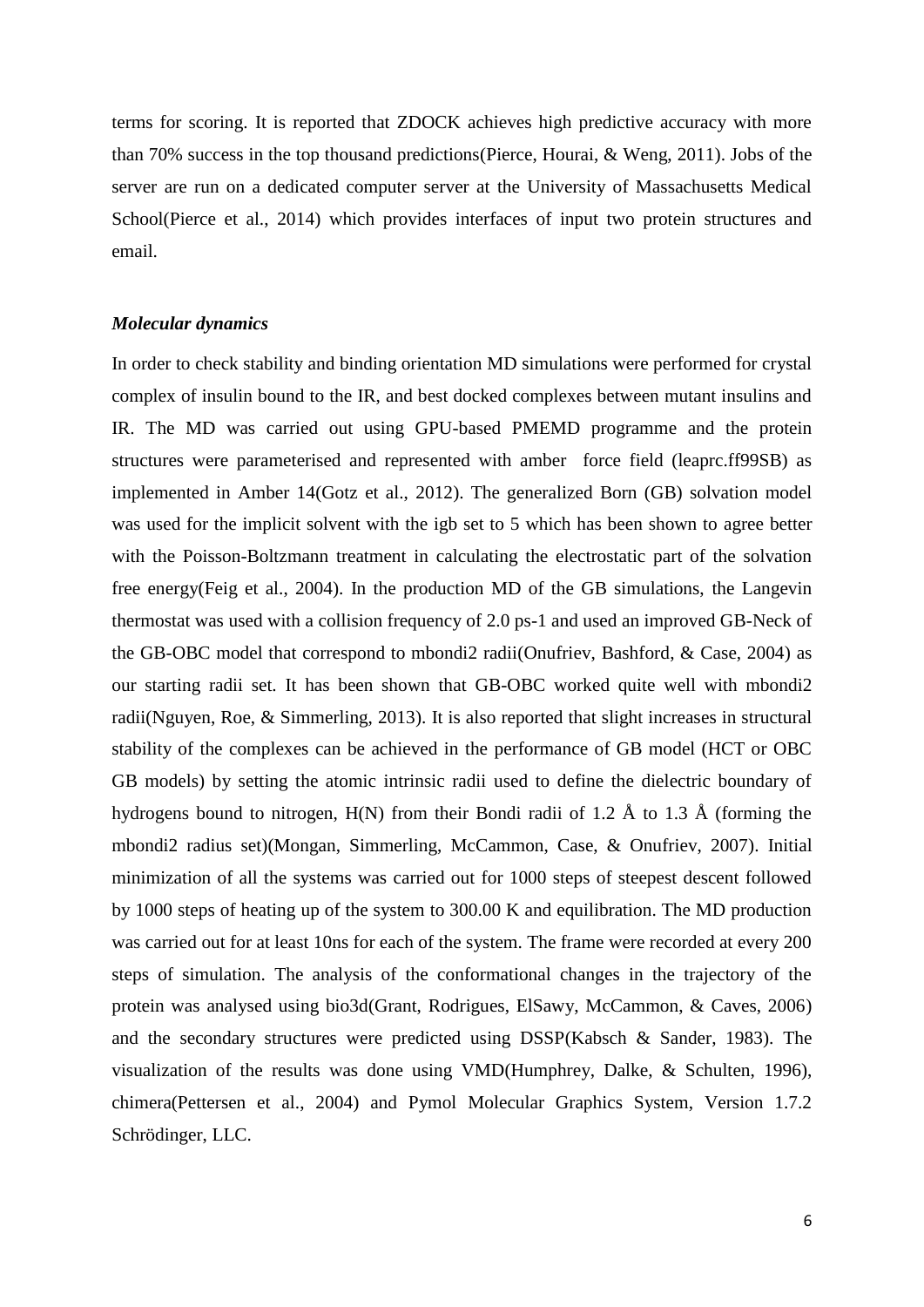#### **Results and discussion**

## *Results*

## *Crystal complex of IR and native insulin*

The crystal structure (PDB ID: 3W14) of IR bound with native insulin is depicted in Figure 2a, which explains that helix of InsB (B7-B19) engages with the C-terminal end of L1 domain but InsA has no interaction with domain L1. The domain  $\alpha$ CT interacts with both InsA and InsB of the insulin molecule. It was found that two important amino residues, His710 and Phe714 present in the αCT domain were found to be critical for interaction with both chains of the insulin molecule. His710 inserts into a pocket surrounded by insulin residues Val<sup>A3</sup>, Gly<sup>B8</sup>, Ser<sup>B9</sup> and Val<sup>B12</sup>, while Phe714 occupies a hydrophobic crevice formed by amino residues Gly<sup>A1</sup>, Ile<sup>A2</sup>, Tyr<sup>A19</sup>, Leu<sup>B11</sup>, Val<sup>B12</sup> and Leu<sup>B15</sup>[\(Ward, et al., 2013\)](#page-21-4). Another amino acid, Asn711 was directed towards  $\text{Gly}^{\text{Al}}$ , Val<sup>A3</sup> and  $\text{Glu}^{\text{A4}}$ . Two amino residues of InsB such as  $Val^{B12}$  and  $Tyr^{B16}$  were found to be critical to interact with L1 domain.  $Val<sup>B12</sup>$  was connected to Phe39, Phe64 and Arg65, while  $Tyr<sup>B16</sup>$  clashed with Phe39[\(Ward et al., 2013\)](#page-21-4). It was observed that αCT domain is an important domain for interactions with both chains of native insulin molecule.

## *Molecular docking*

The molecular docking study was performed with the mutant insulin molecules, *Wakayama*, *Los Angeles* and *Chicago* in the receptor cavity of IR. The native insulin molecule bound in the IR in crystal structure (PDB ID: 3W14) was deleted to create the space for the variant insulin molecules. In order to remove any structural strain or conformational changes the mutated insulin molecules were considered for 1ns molecular dynamics simulation analysis. The rmsd vs time along with number of frame vs total, potential and kinetic energies are given in Figure S1 (supplementary file). The simulated conformers were aligned with respective insulin molecule to calculate rmsd values. The rmsd values for insulin *Wakayama*, insulin *Los Angeles* and insulin *Chicago* were found to be 1.001Å, 1.043Å and 1.005Å respectively. The aligned structures are portrayed in Table S2 in supplementary material. The low rmsd values clearly explained that docking using simulated and non-simulated mutant insulin molecules at the IR will give comparable binding interactions. Further both simulated and non-simulated mutant insulin molecules were considered for molecular docking study and were found to have similar binding interactions. The best docked pose of each docking study is given in Figure 2b, c, d.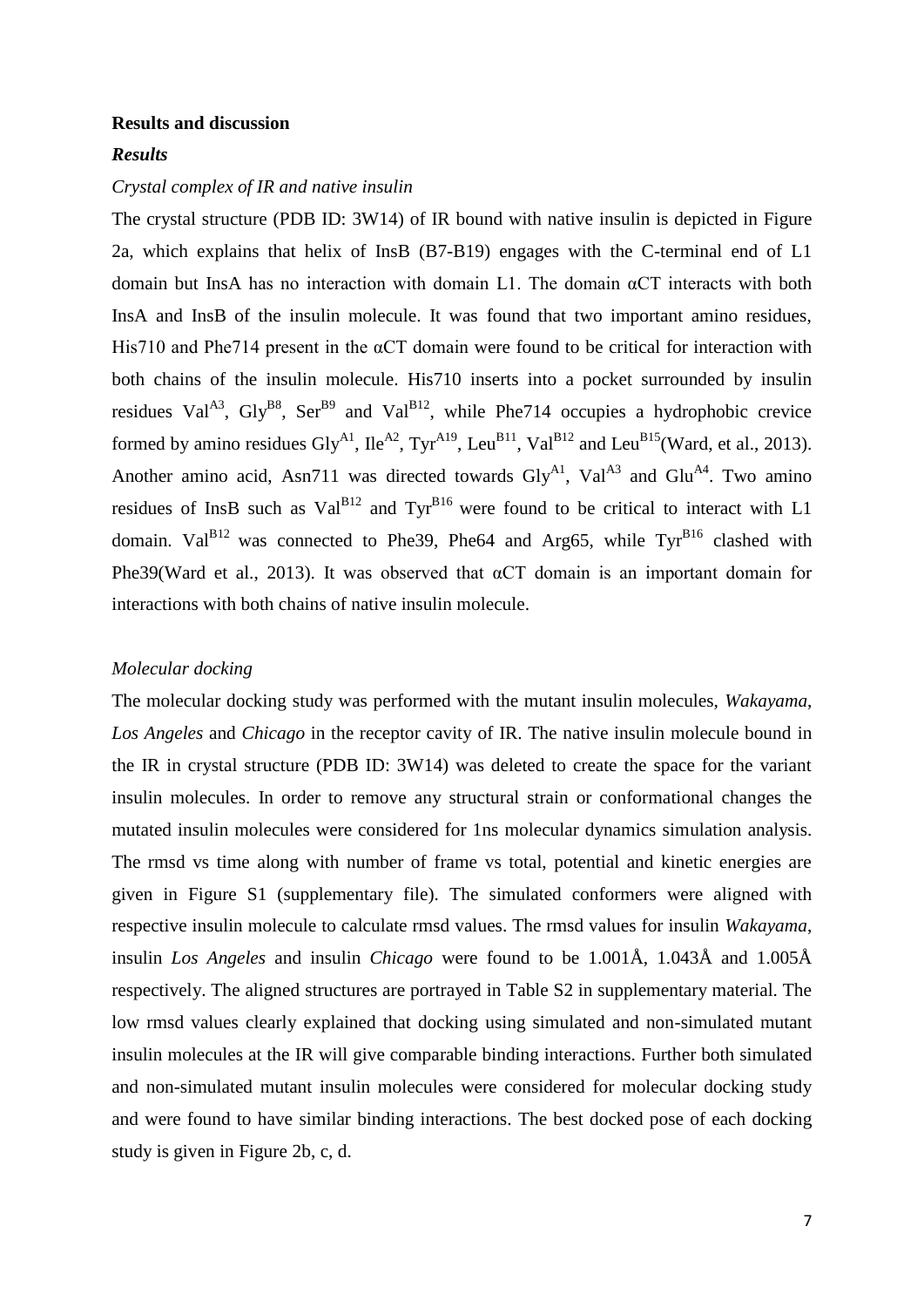

**Figure 2:** Binding interactions between insulin molecules and IR: a) Crystal structure (PDB ID: 3W14); b) insulin *Wakayama*; c) insulin *Los Angeles*; and d) insulin *Chicago*.

# *Insulin Wakayama:*

The best docked pose insulin *Wakayama* molecule (Figure 2b) explains that Tyr<sup>A19</sup> and Asn<sup>A21</sup> are able to create connections with L1 domain of IR. Tyr<sup>A19</sup> is connected to Arg65, while Asn<sup>A21</sup> is surrounded by Leu37, Phe39, Phe64, Phe96 and Glu97. Both InsA and InsB of the insulin *Wakayama* interact with  $\alpha$ CT domain of IR. Asn<sup>A21</sup>, Glu<sup>B21</sup>, Arg<sup>B22</sup> and Phe<sup>B25</sup> were found to be important for interactions with Glu706, Val713, Phe714 and Val715. InsB of the variant insulin molecule also bound to L1 domain through Phe39, Lys40, Arg65 and Glu97. Interestingly the Leu<sup>A3</sup> in the mutant insulin molecule was not found to create any connection with IR. With the exception of the length of the main chain of valine and leucine the structures of both amino acids are almost similar. However, the orientation and position of the methyl group present in the both amino acids are different and this might be a possible explanation for no interaction with IR via Leu<sup>A3</sup> in the variant insulin molecule.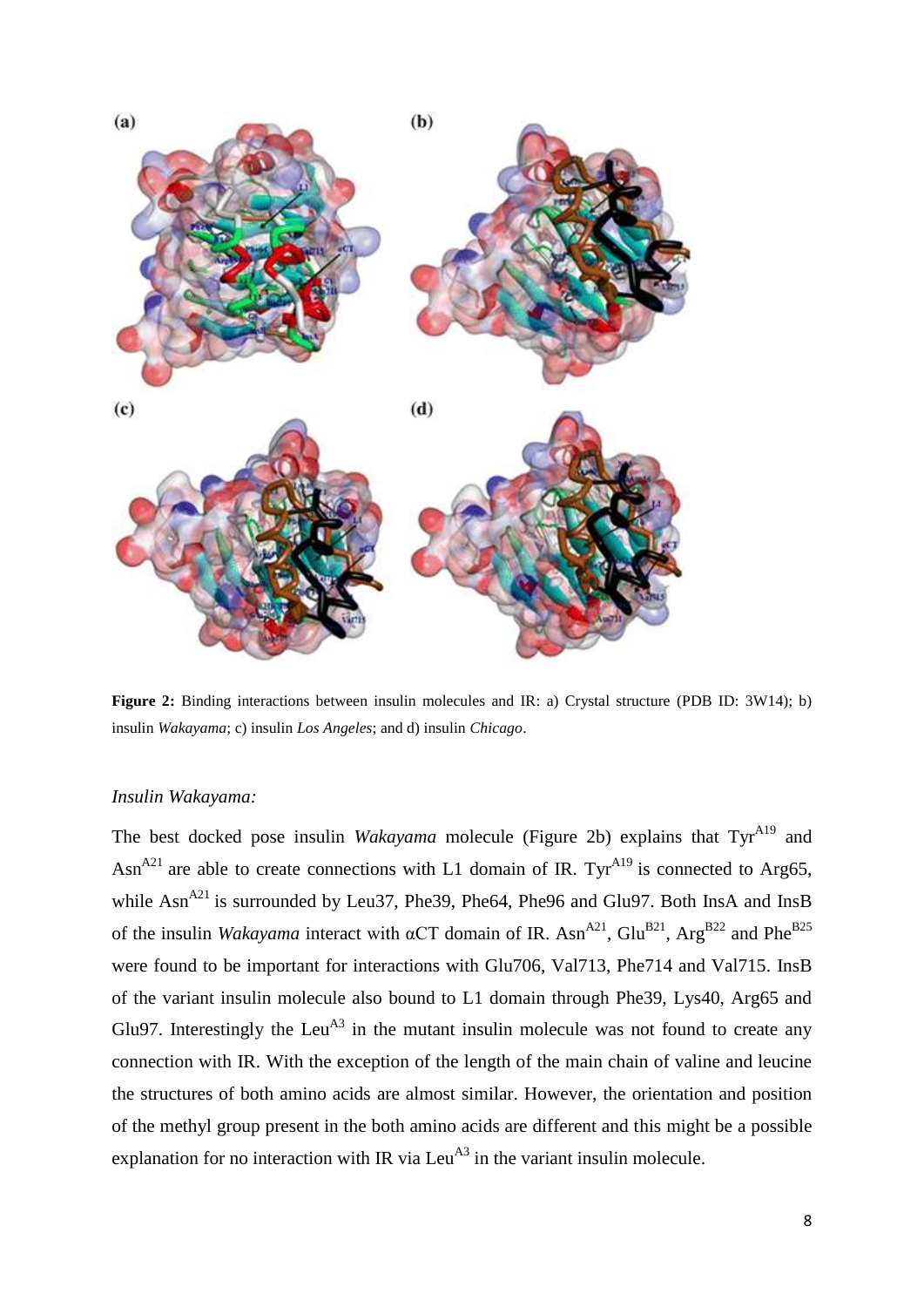## *Insulin Los Angeles:*

The binding interactions between insulin *Los Angeles* and IR is depicted in the Figure 2c. The complex suggests that both InsA and InsB of variant insulin *Los Angeles* molecule interact with domains L1 and  $\alpha$ CT. The best docked pose explains that Tyr<sup>A19</sup>, Cys<sup>A20</sup>, Asn<sup>A21</sup>, Ser<sup>B9</sup>, Val<sup>B12</sup>, Leu<sup>B15</sup>, Glu<sup>B21</sup>, Ser<sup>B24</sup> and Phe<sup>B25</sup> are crucial amino residues for connecting to domain L1 of IR through Phe39, Lys40, Phe64, Arg65 and Phe96. Two important amino residues Phe714 and Val715 belonging to  $\alpha$ CT domain successfully interact with Val<sup>A3</sup> and Glu<sup>A4</sup> respectively. Glu706, Asp707, His710 and Val713 along with Phe714 and Val715 of the domain αCT were found to be critical to establish binding interactions with InsB of the insulin Los Angeles through  $\text{Cys}^{\text{B7}}$ ,  $\text{Ser}^{\text{B9}}$ ,  $\text{His}^{\text{B10}}$ ,  $\text{Glu}^{\text{B13}}$ ,  $\text{Tyr}^{\text{B26}}$  and  $\text{Thr}^{\text{B30}}$ . It is important to note that Ser<sup>B24</sup> in the variant insulin *Los Angeles* only connects with L1 domain but not with αCT domain. Owing to reduction of surface volume at positions 24 of InsB (Serine is smaller in size compared to phenylalanine) as well as lack of aromatic ring in  $\text{Ser}^{\text{B24}}$ , there was a lack of interaction with IR αCT domain.

# *Insulin Chicago:*

Insulin *Chicago* was considered as ligand and IR as receptor for molecular docking study. The best docked complex is shown in the Figure 2d. The complex shows that Asn16 and Lys40 are important amino residues of L1 domain of IR for binding interactions with  $\text{Ty}^{\text{A19}}$ , Cys<sup>A20</sup> and Asn<sup>A21</sup>, while Val<sup>A3</sup>, Glu<sup>A4</sup>, Cys<sup>A7</sup> and Thr<sup>A8</sup>are connected to  $\alpha$ CT through His710, Asn711, Val713, Phe714 and Val715. InsB of the variant insulin *Chicago* was unable to establish any binding interaction with L1 domain. However, two amino acids belonging to InsB, Glu<sup>B21</sup> and Arg<sup>B22</sup> clashed with  $\alpha$ CT domain via Val713, Phe714 and Val715. It has been reported that  $Phe^{B24}$ ,  $Phe^{B25}$  and  $Tyr^{B26}$  are important amino residues for interaction with IR[\(Mirmira et al., 1991\)](#page-20-5). However the docking results of insulin *Chicago* shows that none of the three amino acids are involved in binding interactions. The possible reason may be lack of aromatic ring in Leu<sup>B25</sup> and variation on orientation of the functional groups in the insulin *Chicago* compared to native insulin.

## *Molecular dynamics*

Molecular dynamics simulations are likely to play an increasingly important role in the development of novel pharmacological therapeutics. Thus it can be expected that MD simulation would provide more reliable structural information on the mutations in insulin. In order to compare the dynamic stability of the best docked poses of insulin molecules inside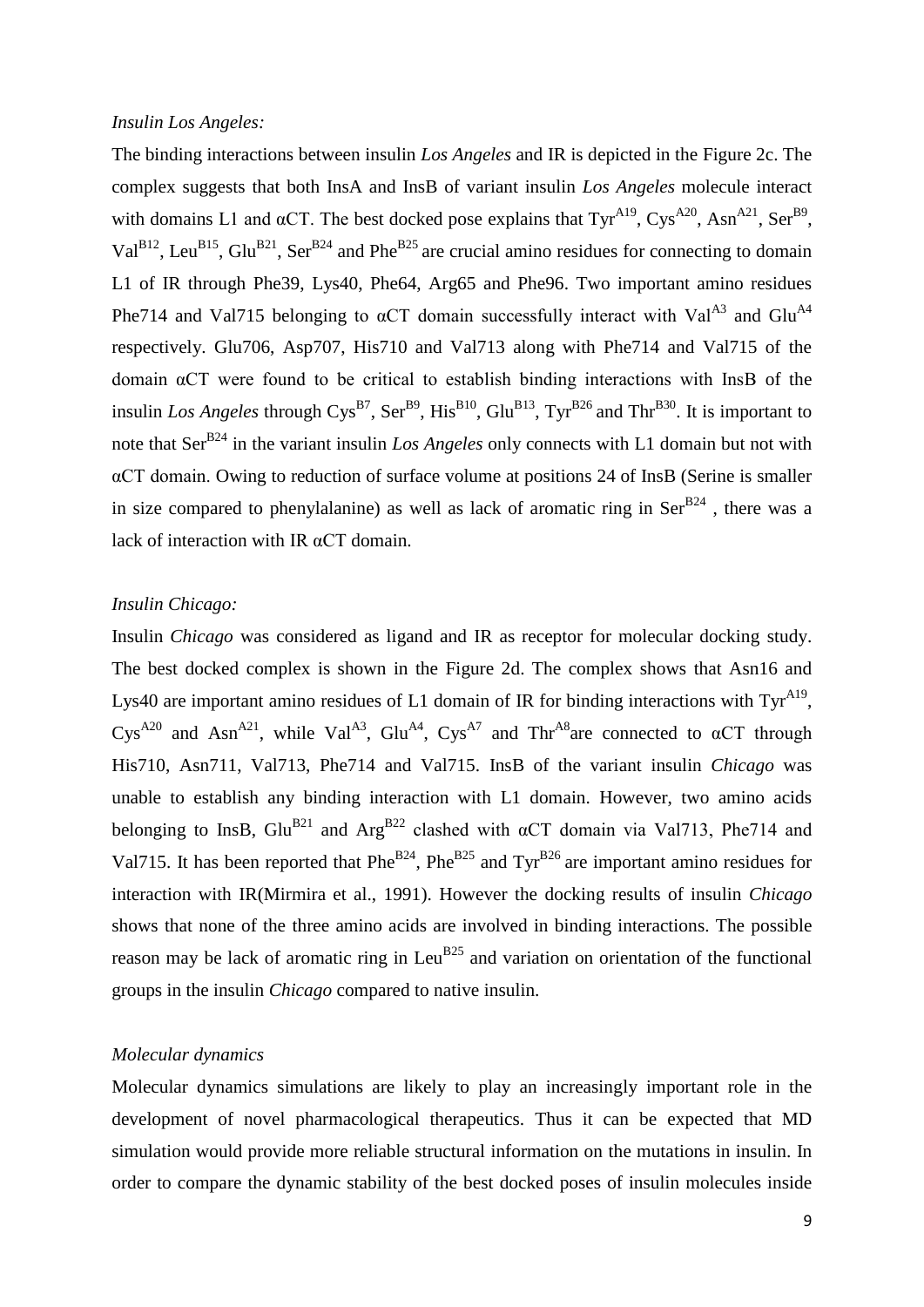the IR the MD simulations were carried out based on protocols described in the materials and methods section to predict the impact of mutation on insulin molecules. MD gives information on the stability of binding interactions between the ligand and receptor cavity. The published crystal structure of IR, bound with native insulin (PDB ID: 3W14) and best docked complexes of IR with mutant insulin molecules were taken into consideration for molecular dynamics study.



**Figure 3:** The total kinetic (EKTOT), total potential (EPTOT), total energy (ETOT) of the complexes during the simulation and the rmsd of the displacement of the backbone structure of the complexes.

The best docked pose of each insulin *Wakayama*, *Los Angeles* and *Chicago* in the IR along with crystal structure of IR bound with native insulin were considered for MD study. The production of the molecular dynamics of the complexes were at least for 10ns for each of the complexes as shown in the energy plots of Figure 3. The energy plot is shown from 7000ps to the last ps in order to show clearly the fluctuation in the energy from at the points of energy equilibrium. The geometry stability was obtained from 12000 steps of the simulation as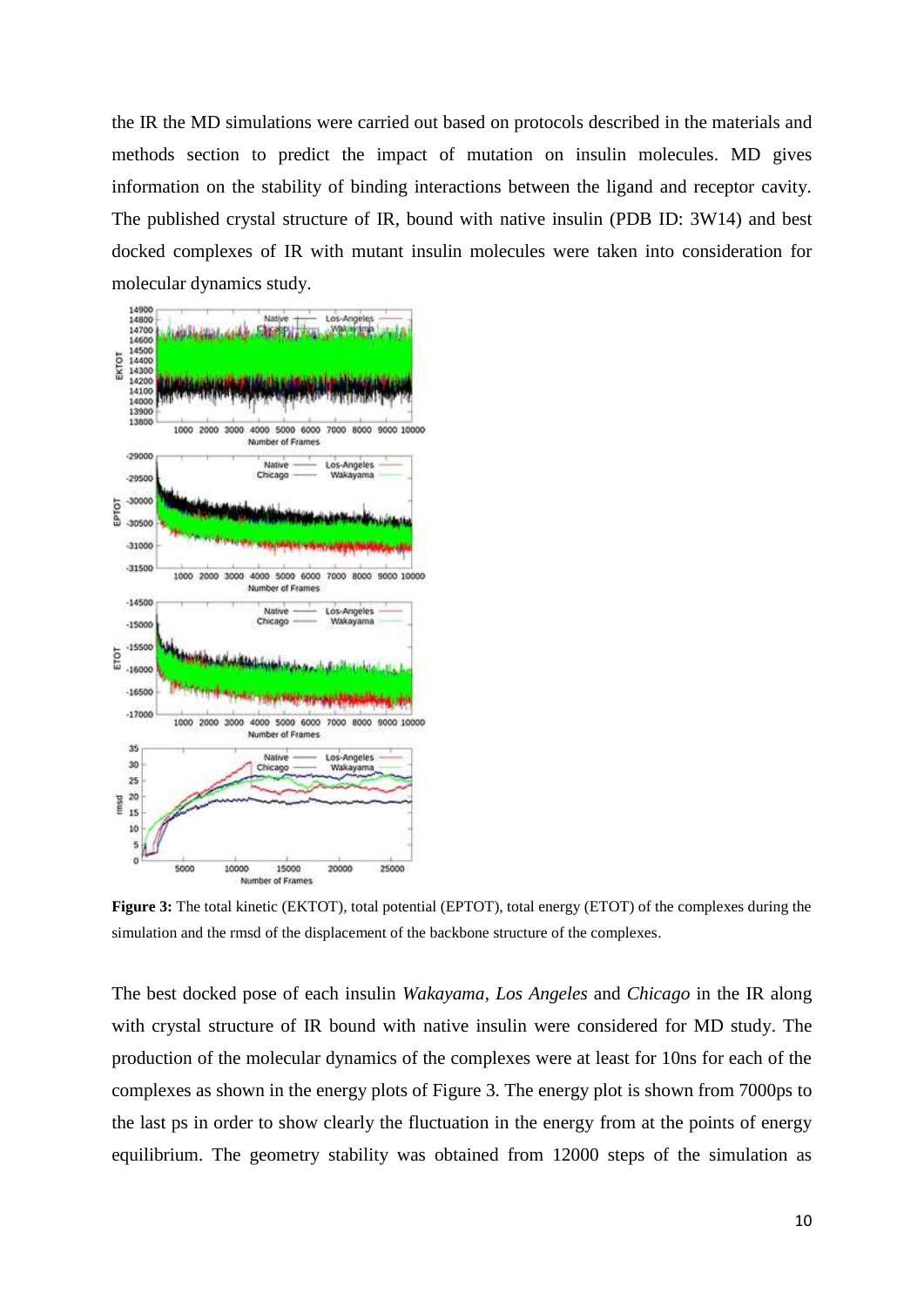shown by the rmsd plot of Figure 3. The rmsd of the complexes from their respective initial geometries during the trajectory is in the order of complexes of insulin *Chicago*> insulin *Wakayama*>insulin *Los Angeles*> native insulin.

Further trajectory analysis of the MD was done using the frames from 10000 steps (4ns) to the last step of each of the complexes. The sample of the geometries of the insulin complexes of native insulin, insulin *Chicago*, insulin *Los Angeles* and insulin *Wakayama* with the IR at the first step of MD and at the 10 ns of the MD as shown in Figure 4. The correlation of the common IR part of the complexes with that of the native insulin before the MD was observed to be 0.098, 0.070 and 0.062Å while at the 10ns of the MD the correlation changes to 25.241, 21.964 and 20.087Å respectively. Even though the change in the rmsd of the IR of the insulin *Wakayama* is lower than that of insulin *Chicago* and insulin *Los Angeles,* its insulin complex was found to be unstable during the MD simulation. At 10ns of the simulation, the insulin chains of *Wakayama* have completely dissociated from the IR (measured to a distance of 95.036 Å from closest atom of other aligned insulin complexes as shown in Figure 4) but those of native insulin, insulin *Chicago* and insulin *Los Angeles* still maintain a stable interaction with the insulin receptor.



**Figure 4:** The trajectory of the complexes at step one before the md and at time step of 10 ns during the md. The complexes as distinguished with colour: NAT (blue), CHI (red), LOS (green) and WAK (yellow).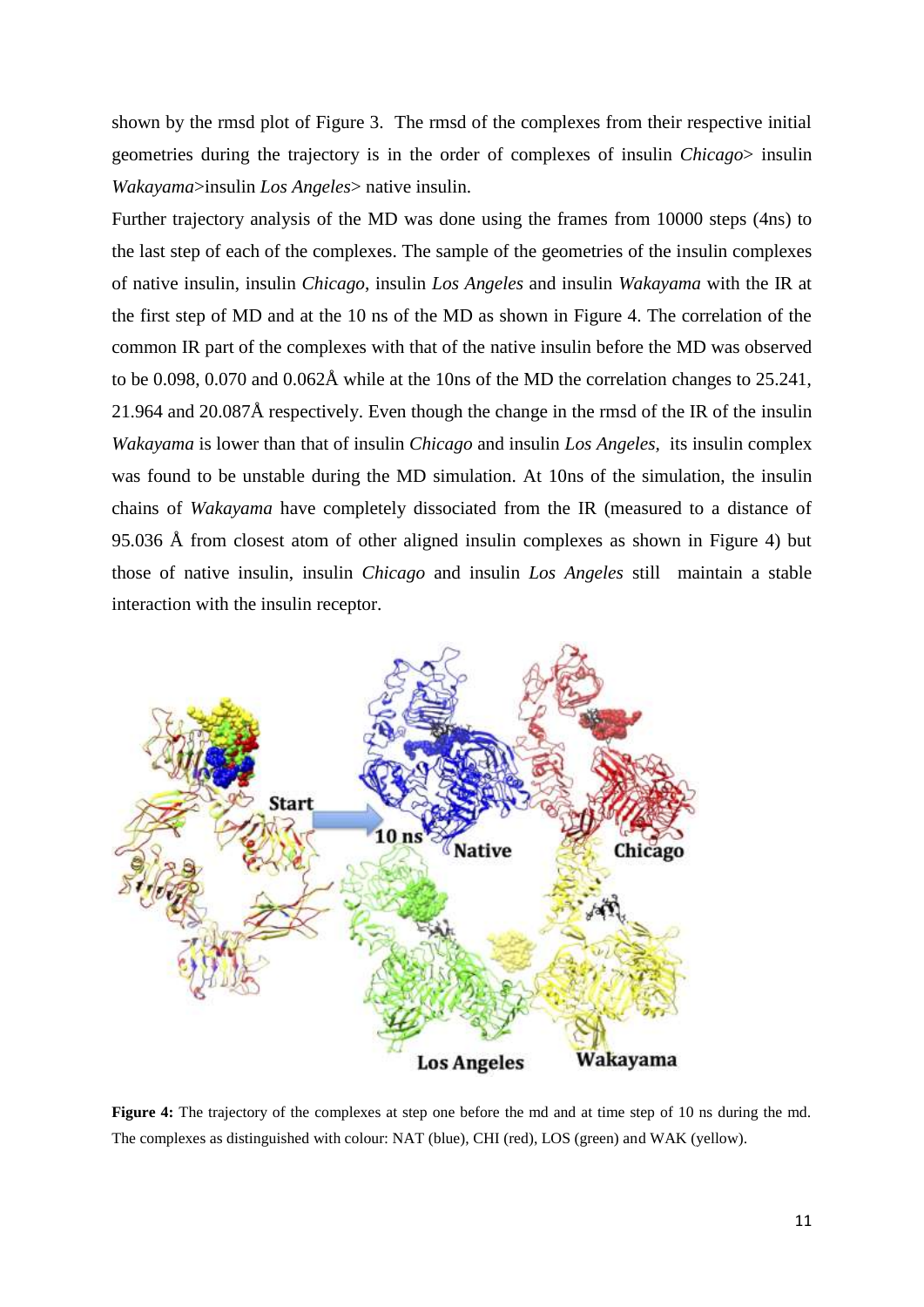

**Figure 5:** Summary plot of NMA of the complexes with the schematic representation of the secondary structure added to the top and bottom margins of the fluctuation plot (helices black and strands gray).

The geometrical analysis of the complexes before the trajectory also show some important distinguishing features in the complexes. The normal mode analysis (NMA) of the complexes shows that insulin *Los Angeles* has similar directions of vector fields with that of complex of native insulin while insulin *Chicago* and insulin *Wakayama* are in opposite directions. Using the NMA simulation techniques to probe large-scale motions in complexes, the highest predicted functional motions in complexes are shown to take place in the mutated region of insulin *Wakayama* (Figure 5). Generally in all the complexes, the larger fluctuations were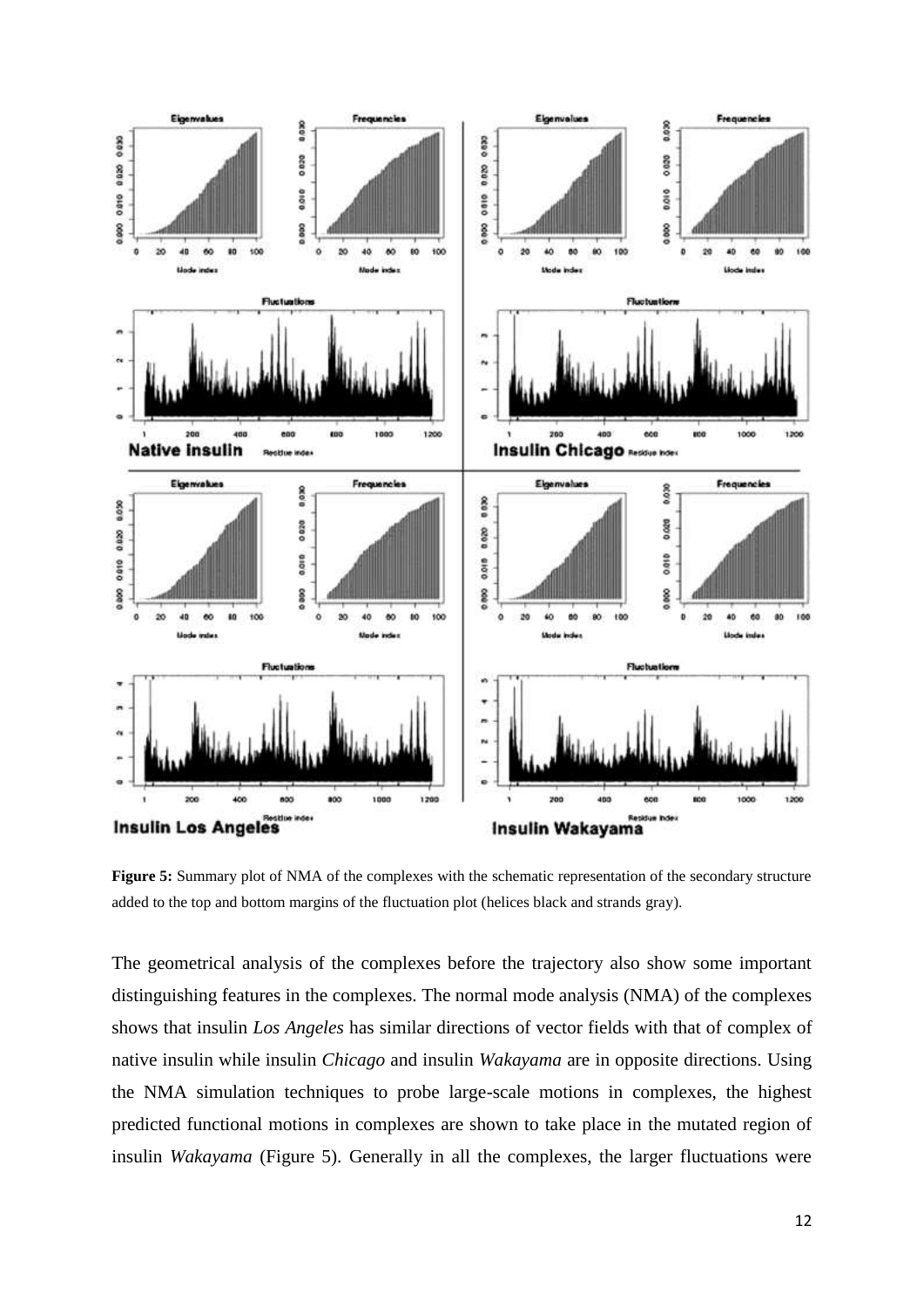predicted to occur at the loop regions in the fluctuation plot of Figure 5). The prediction of fluctuation shows a gradual increase in the fluctuation of the insulin part of the complexes in the order of native insulin<insulin *Chicago*<insulin *Los Angeles*<insulin *Wakayama*. Based on the NMA prediction for insulin *Wakayama*, it would expected in the course of dynamics to have high fluctuation in the insulin region which we eventually observed to be true.

## *Conformational changes in the complexes*

The rmsd of the sampled conformation during the molecular dynamics of complexes with native insulin, insulin *Chicago*, insulin *Los Angeles* and insulin *Wakayama* were found to be predominantly around 6, 7, 13 and 9 respectively from the starting geometries as shown in the histogram of distribution plots in Figure 6. In order to examine the relationship between different conformations sampled during the trajectory, the principal component analysis (PCA) of the trajectory was carried out. The conformational differences are described by the axes of maximal variance of the distribution of structures using principal components (orthogonal eigenvectors). The 3 dimensions (i.e. first three PC) sufficiently capture 73.1, 78.2, 75.8 and 77.0 percent of the total variance in molecular dynamics trajectory of the complexes of native insulin, insulin *Chicago*, insulin *Los Angeles* and insulin *Wakayama* respectively as shown in Figure 7. There are periodic jumps between the different conformers of each complex throughout the trajectory has clearly shown by the continuous colour scale of the PC from blue to white to red as shown in Figure 7. In order to focus on the relationships between individual structures in terms of their major structural displacements, further these distinct conformers were highlighted by clustering structures in PC space as shown in Figure 8. From the results of the clustering, there are two major groups of conformation for each of the complexes. Figure 8 shows the distinct groups of conformations along the PC1 plane for complexes with native insulin (the larger grouping centred around - 50 and a second grouping at +150), insulin *Chicago* (the larger grouping centred around -50 and a second grouping at +230), insulin *Los Angeles* (a very small grouping at -330 and a very large grouping centred around +100) and insulin *Wakayama* (one grouping centred around -200 and a longer grouping at +40). The contribution of the residual fluctuation to the conformational changes along the PC1 and PC2 are shown for each complex in Figure 9. The highest contribution of the insulin residues to the observed conformational variances observed along both PC1 and PC2 is found in the complex of insulin *Wakayama* and the next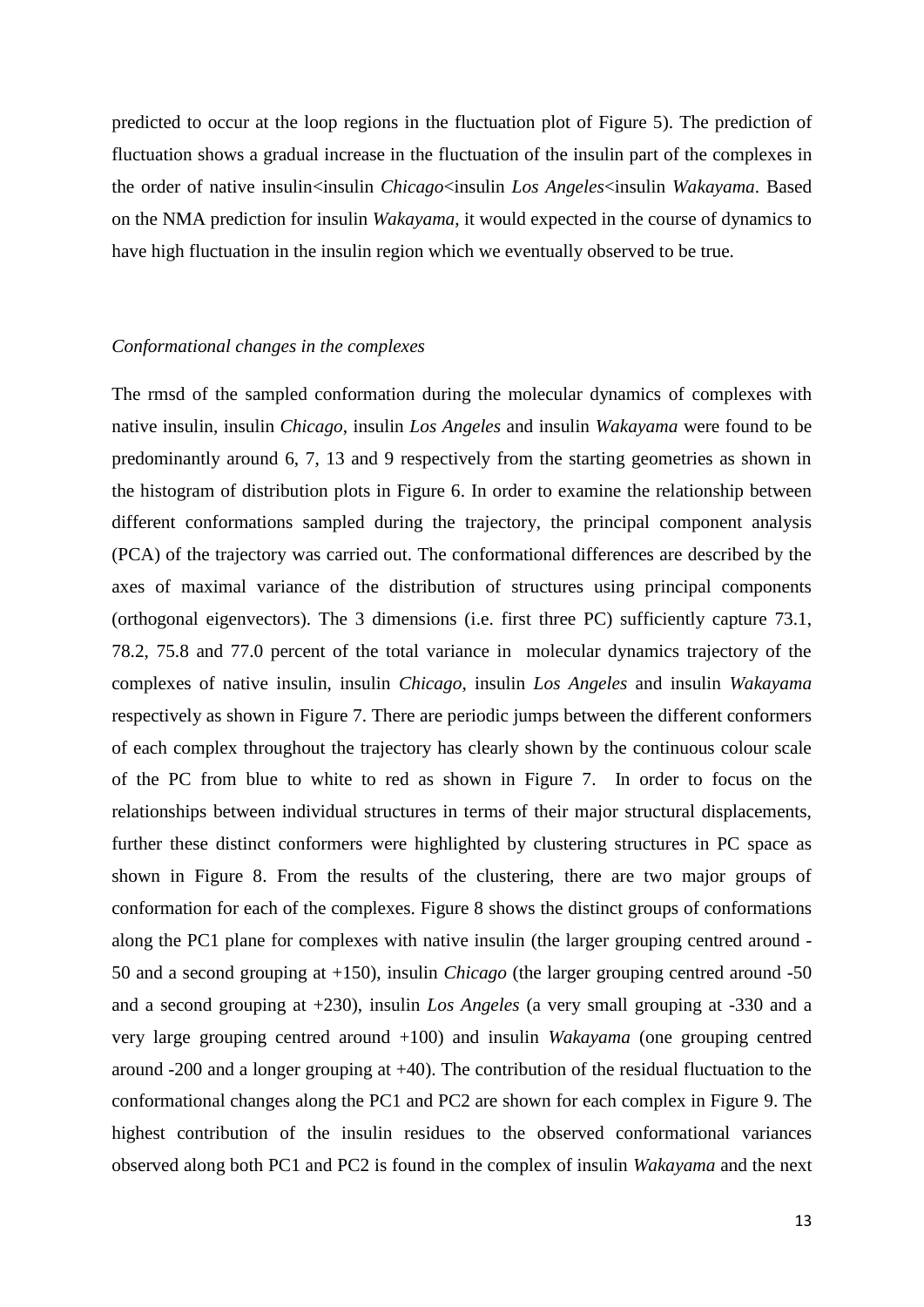significant contribution is observed in the complex of native insulin. The figure also shows the groups of the IR residues that significantly contribute to the conformational changes in the complexes of native insulin (200-250, 400-500), insulin *Chicago* (500-600, 1100-1200), LOS (200-300, 1100-1200) and insulin *Wakayama* (300-400, 750-850).



**Figure 6:** The RMSD values showing the sampled conformations during the molecular dynamics of each of the complexes from its starting structure.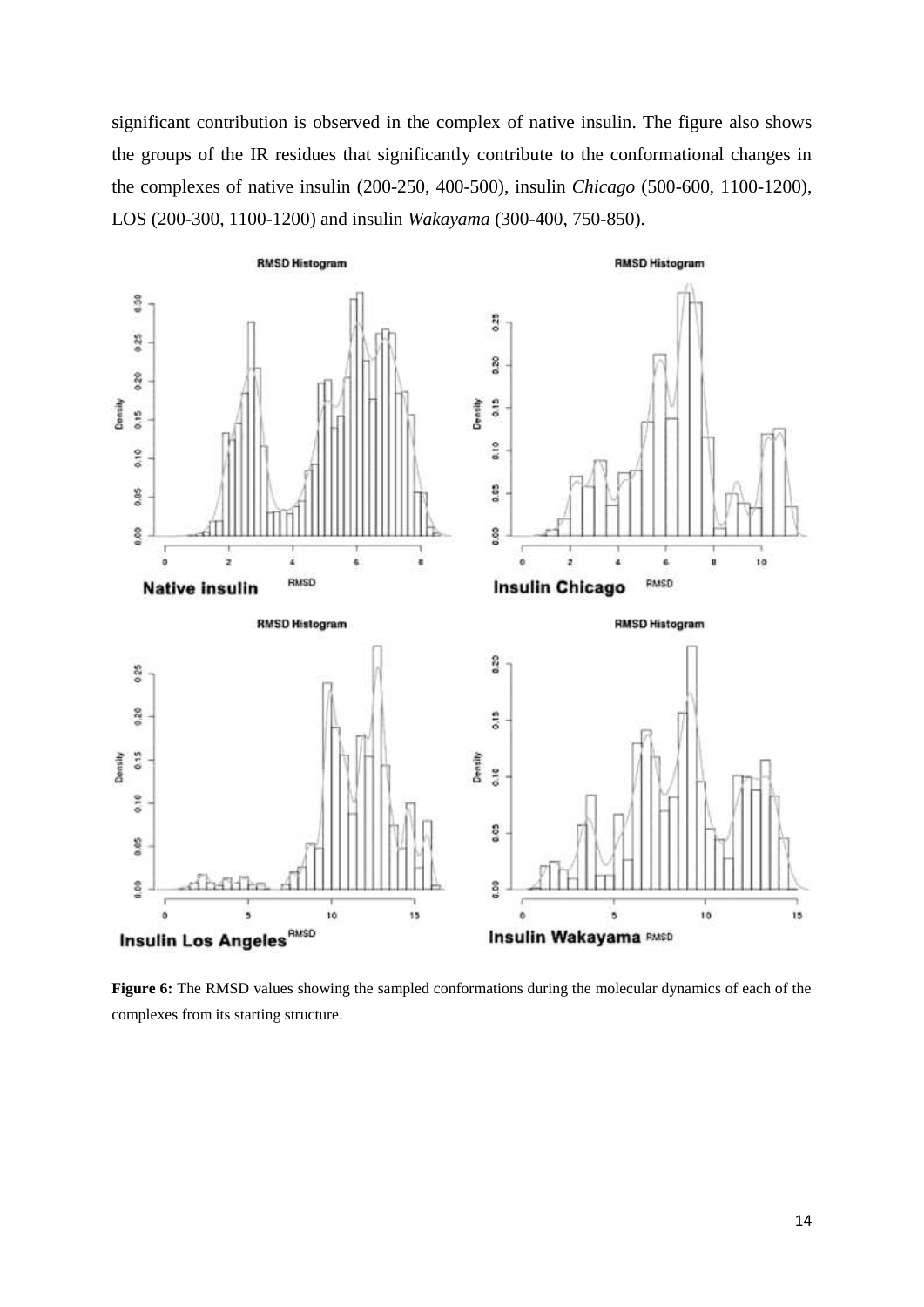

**Figure 7:** PCA results of the trajectory of the complexes with instantaneous conformations (i.e. trajectory frames) coloured from blue to red in order of time.

## *Discussion*

Naturally occurring mutations of the human insulin molecule are associated with diabetes mellitus and this has given insight into structure-function relationships. The present research was focused on three important mutant insulin molecules, *Wakayama*, *Los Angeles* and *Chicago* which have very low binding affinity for IR compared to the native insulin molecule. In the case of insulin *Wakayama*, the molecular docking results suggested that the amino residue at position A3 was unable to connect L1 while valine at the same position in native insulin molecule successfully formed interactions with  $\alpha$ CT domain of IR (Figure 2).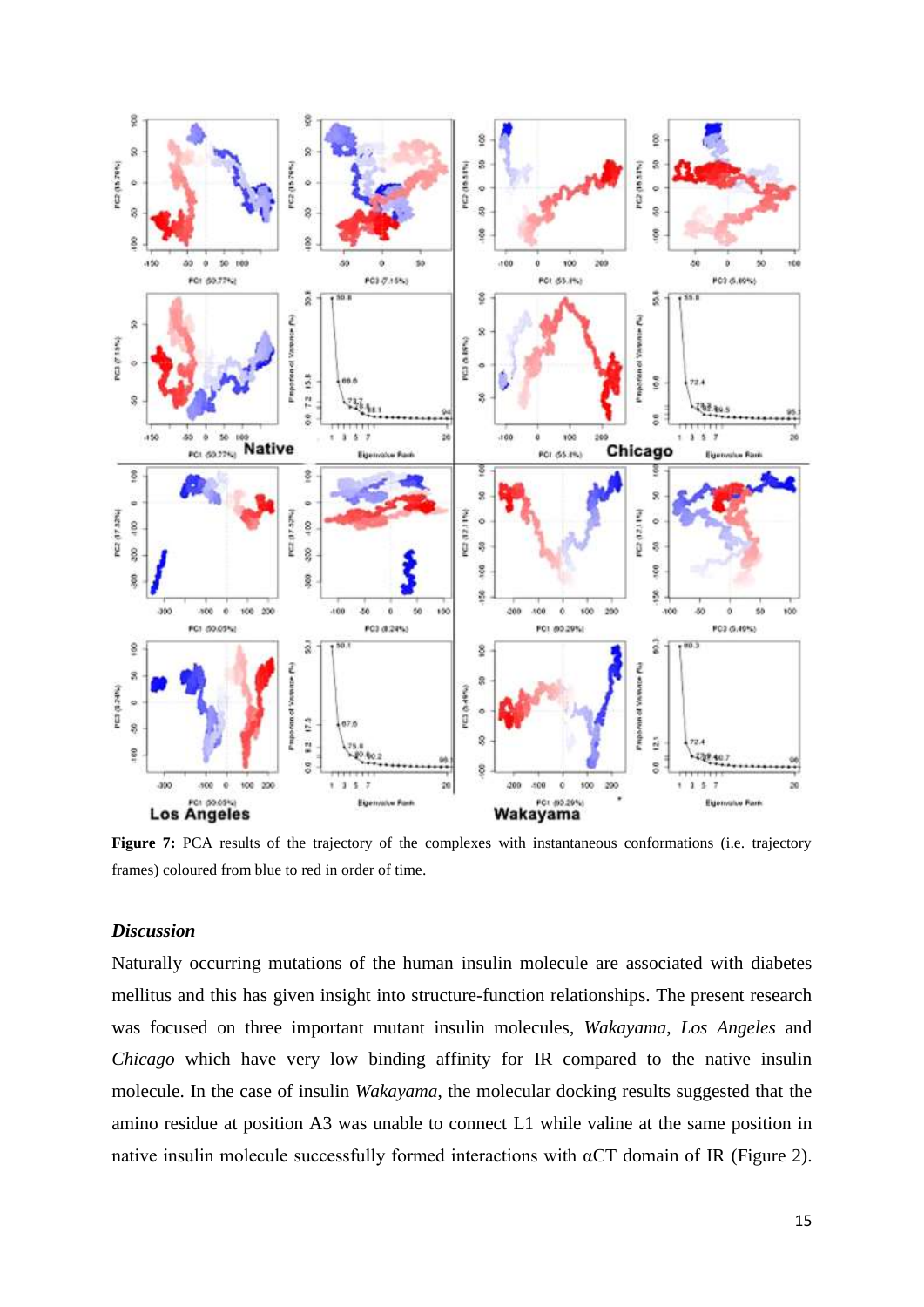MD study of insulin *Wakayama* and docked complex between insulin *Wakayama* and IR indicated instability of the molecule. RMSD and RMSF of both insulin *Wakayama* and docked complex explained that due to mutation at A3 the stability was disturbed. The branched-chain aliphatic residues changed within the non-polar crevice as valine was replaced by leucine. Such alteration is easy to tolerate in the protein molecule and mutant insulin molecule is almost similar in structure to the native insulin molecule. Observation of several groups[\(Derewenda et al., 1991;](#page-19-15) [Hua, Shoelson, Kochoyan, & Weiss, 1991;](#page-19-16) [Ludvigsen, Olsen, & Kaarsholm, 1998;](#page-19-17) [Wan, Xu, Chu, Katsoyannis, & Weiss, 2003;](#page-21-5) [Xu et](#page-21-6)  [al., 2002\)](#page-21-6) and computational output of the current work explained that crevice related to A3 opens due to binding with IR which enables docking of  $Val^{A3}$  within non-polar pocket of receptor. Due to steric hindrance between Leu<sup> $A3$ </sup> and IR, the stability of the complex is reduced and this leads to impaired binding affinity of insulin *Wakayama* towards IR. In the MD study of insulin *Los Angeles* and *Chicago* it was observed that the average RMSD and RMSF of docked complexes mutant insulin molecules are higher than crystal complex of native insulin. Moreover the molecular docking results suggested that InsB of insulin *Chicago* failed to connect with L1 domain of the IR. Amino residue at B24 in *insulin Los Angeles* was unable to connect to the domain αCT. It is reported that the aromatic side chain is favourable for interactions with IR. In both mutant insulin *Los Angeles* and *Chicago*, aromatic amino residue phenylalanine substituted by non-aromatic serine and leucine respectively leads to changes in binding interaction with IR. The charged or polar side chains reduce the hormone binding[\(Pandyarajan et al., 2014\)](#page-20-17) and in insulin *Los Angeles*, the number of polar side chains are increased and this may reduce the binding affinity towards IR.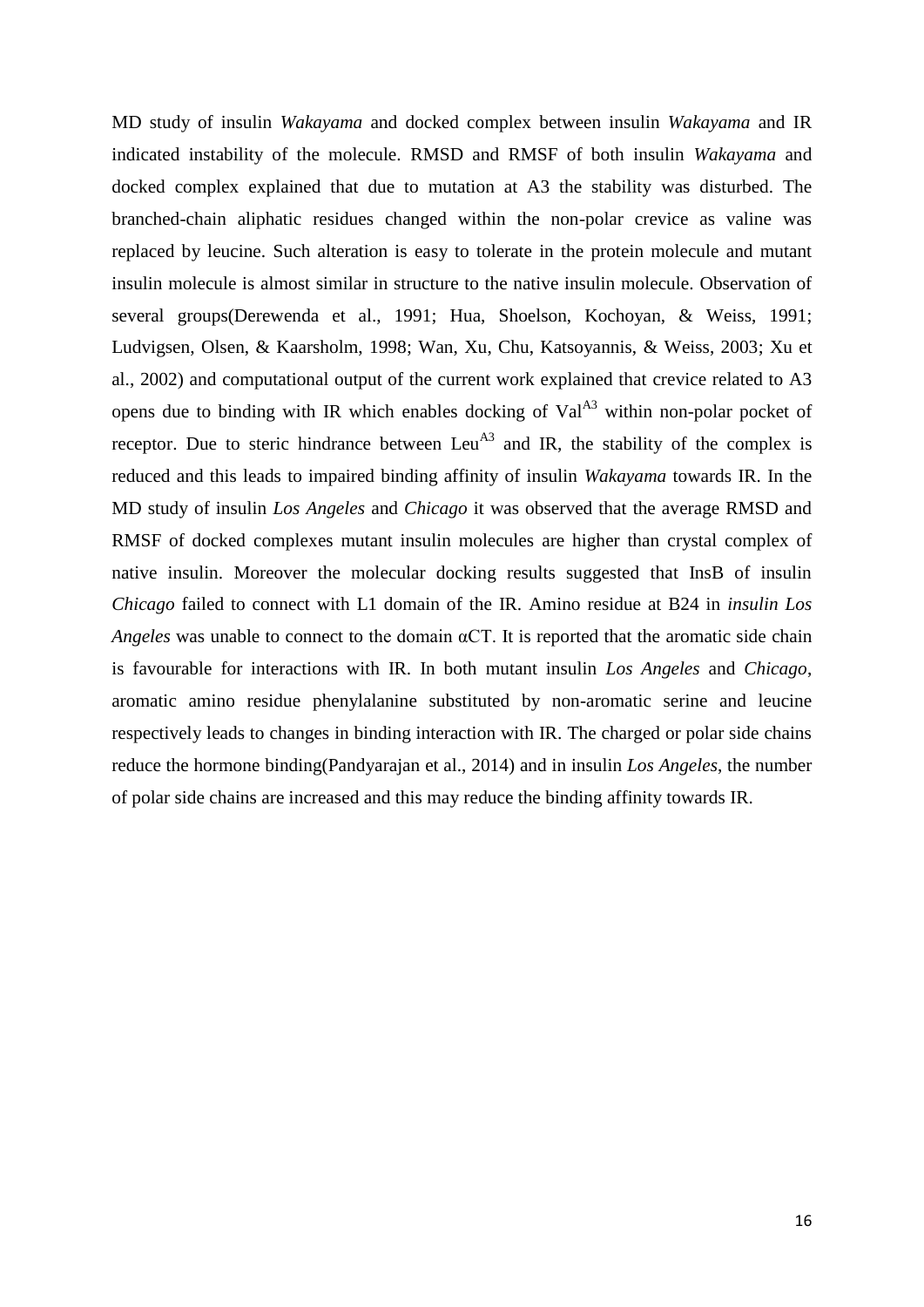

Figure 8: Clustering of the PCA results of the trajectory of the complexes.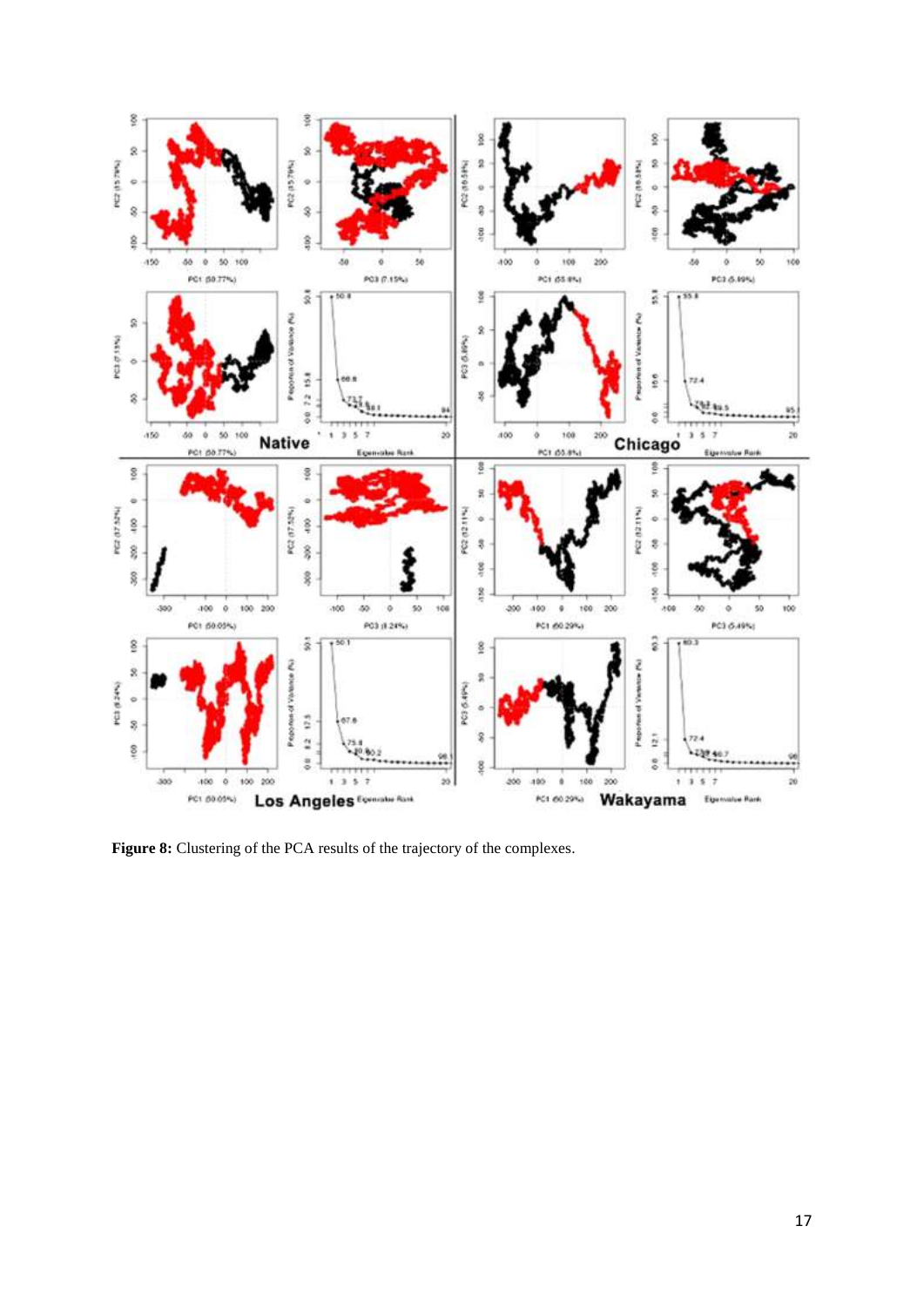

**Figure 9:** Residue-wise contributions to the PC1 (black) and PC2 (blue).

## **Conclusion**

In this study we examined the binding of mutant insulins *Wakayama*, *Los Angeles* and *Chicago* using pharmacoinformatics analysis of the reduced binding affinity to the IR. The molecular docking study of all three mutant insulin was carried out to analyse the binding interaction with the binding amino residues of the IR. The study explained that due to small size and less surface area of the replaced amino acids the binding interactions were reduced and this altered the binding affinity towards IR. In order to confirm the possible reason for this, molecular dynamics study also performed. The rmsd of the protein backbone of the complexes during the trajectory were in the order of insulin *Chicago*>insulin *Wakayama*>insulin *Los Angeles*>native insulin. Aligning the trajectory of complexes with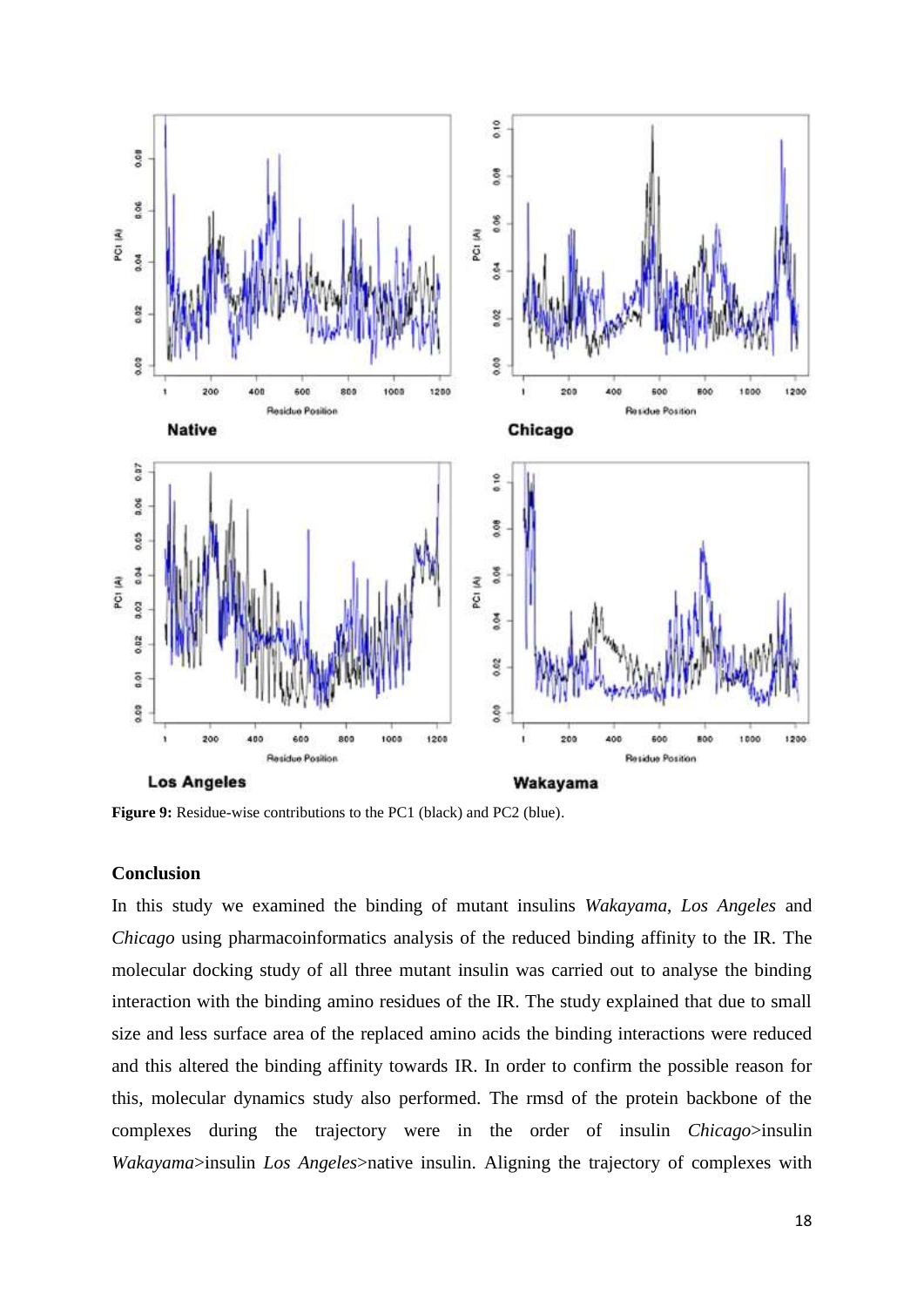insulin *Chicago*, insulin *Los Angeles* and insulin *Wakayama* with the native insulin at 10ns of simulation, insulin *Chicago* has the highest rmsd followed by insulin *Los Angeles* while insulin *Wakayama* is least. It was also observed that, the insulin part of native insulin, *Chicago* and *Los Angeles* still maintain the stable interaction with IR but a complete dissociation of the insulin from IR was observed for insulin *Wakayama* during the MD simulation. The PC analysis also shows that the highest contribution of the insulin residues to the two distinct conformational variances observed along both PC1 and PC2 is found in the complex of insulin *Wakayama* and the next significant contribution is observed in the complex with native insulin. Therefore the trajectories of the MD successfully explained that possible reasons may be the smaller size and variation of the size chains of the amino acids which affects the binding interactions as well as the stability of the complex. The outcome of the current research can assist in identifying new possible insulin analogues for the effective treatment of diabetes.

## **Acknowledgement**

MA Islam and TS Pillay were funded by the University of Pretoria Vice Chancellor's postdoctoral fellowship and National Research Foundation (NRF), South Africa Innovation postdoctoral fellowship schemes.

## **References**

- <span id="page-18-0"></span>Adams, M. J., Blundell, T. L., Dodson, E. J., Dodson, G. G., Vijayan, M., Baker, E. N., . . . Sheat, S. (1969). Structure of Rhombohedral 2 Zinc Insulin Crystals. *Nature, 224*, 491 - 495
- <span id="page-18-4"></span>Ahmad, J. N., Li, J., Biedermannova, L., Kuchar, M., Sipova, H., Semeradtova, A., . . . Maly, P. (2012). Novel high-affinity binders of human interferon gamma derived from albumin-binding domain of protein G. *Proteins, 80*(3), 774-789. doi: 10.1002/prot.23234
- <span id="page-18-5"></span>Baker, D. (2006). Prediction and design of macromolecular structures and interactions. *Philos Trans R Soc Lond B Biol Sci, 361*(1467), 459-463. doi: 10.1098/rstb.2005.1803
- <span id="page-18-1"></span>Baker, E. N., Blundell, T. L., Cutfield, J. F., Cutfield, S. M., Dodson, E. J., Dodson, G. G., . . . et al. (1988). The structure of 2Zn pig insulin crystals at 1.5 A resolution. *Philos Trans R Soc Lond B Biol Sci, 319*(1195), 369-456
- <span id="page-18-3"></span>Benedix, A., Becker, C. M., de Groot, B. L., Caflisch, A., & Bockmann, R. A. (2009). Predicting free energy changes using structural ensembles. *Nat Methods, 6*(1), 3-4. doi: 10.1038/nmeth0109-3
- <span id="page-18-2"></span>Blundell, T. L., Cutfield, J. F., Cutfield, S. M., Dodson, E. J., Dodson, G. G., Hodgkin, D. C., . . . Vijayan, M. (1971). Atomic positions in rhombohedral 2-zinc insulin crystals. *Nature, 231*(5304), 506- 511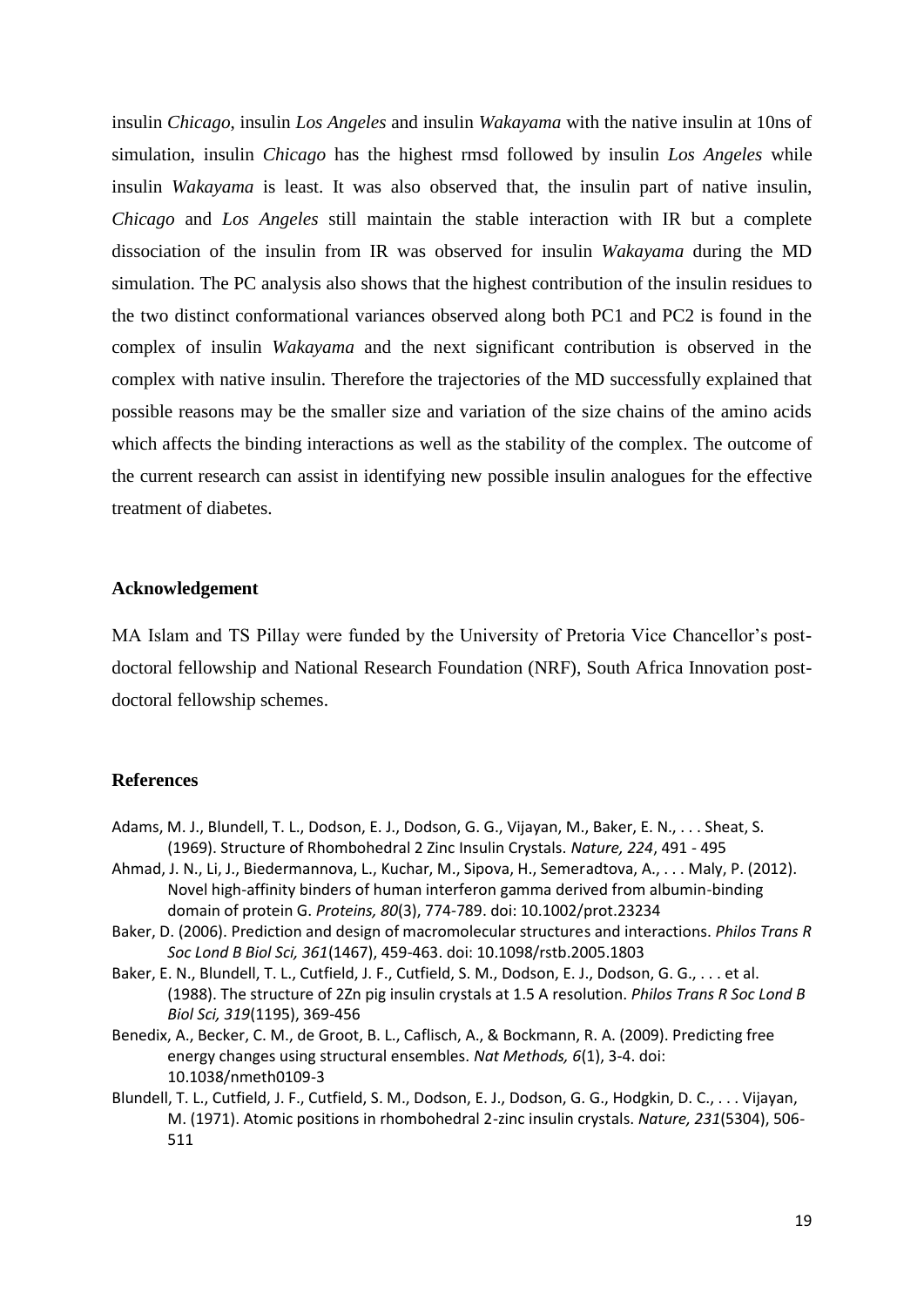- <span id="page-19-5"></span>Chen, T. S., & Keating, A. E. (2012). Designing specific protein-protein interactions using computation, experimental library screening, or integrated methods. *Protein Sci, 21*(7), 949- 963. doi: 10.1002/pro.2096
- <span id="page-19-9"></span>Chu, E., & Alan, G. (2000). *Inside the FFT Black Box: Serial and Parallel Fast Fourier Transform Algorithms*: CRC Press.
- <span id="page-19-3"></span>Conlon, J. M. (2001). Evolution of the insulin molecule: insights into structure-activity and phylogenetic relationships. *Peptides, 22*(7), 1183-1193
- <span id="page-19-15"></span>Derewenda, U., Derewenda, Z., Dodson, E. J., Dodson, G. G., Bing, X., & Markussen, J. (1991). X-ray analysis of the single chain B29-A1 peptide-linked insulin molecule. A completely inactive analogue. *J Mol Biol, 220*(2), 425-433
- <span id="page-19-11"></span>Feig, M., Onufriev, A., Lee, M. S., Im, W., Case, D. A., & Brooks, C. L., 3rd. (2004). Performance comparison of generalized born and Poisson methods in the calculation of electrostatic solvation energies for protein structures. *J Comput Chem, 25*(2), 265-284. doi: 10.1002/jcc.10378
- <span id="page-19-10"></span>Gotz, A. W., Williamson, M. J., Xu, D., Poole, D., Le Grand, S., & Walker, R. C. (2012). Routine Microsecond Molecular Dynamics Simulations with AMBER on GPUs. 1. Generalized Born. *J Chem Theory Comput, 8*(5), 1542-1555. doi: 10.1021/ct200909j
- <span id="page-19-12"></span>Grant, B. J., Rodrigues, A. P., ElSawy, K. M., McCammon, J. A., & Caves, L. S. (2006). Bio3d: an R package for the comparative analysis of protein structures. *Bioinformatics, 22*(21), 2695- 2696. doi: 10.1093/bioinformatics/btl461
- <span id="page-19-8"></span>Guex, N., & Peitsch, M. C. (1997). SWISS-MODEL and the Swiss-PdbViewer: an environment for comparative protein modeling. *Electrophoresis, 18*(15), 2714-2723. doi: 10.1002/elps.1150181505
- <span id="page-19-0"></span>Hayashi, T., Nozaki, Y., Nishizuka, M., Ikawa, M., Osada, S., & Imagawa, M. (2011). Factor for adipocyte differentiation 158 gene disruption prevents the body weight gain and insulin resistance induced by a high-fat diet. *Biol Pharm Bull, 34*(8), 1257-1263. doi: JST.JSTAGE/bpb/34.1257 [pii]
- <span id="page-19-1"></span>Hua, Q. X., Hu, S. Q., Frank, B. H., Jia, W., Chu, Y. C., Wang, S. H., . . . Weiss, M. A. (1996). Mapping the functional surface of insulin by design: structure and function of a novel A-chain analogue. *J Mol Biol, 264*(2), 390-403. doi: 10.1006/jmbi.1996.0648
- <span id="page-19-16"></span>Hua, Q. X., Shoelson, S. E., Kochoyan, M., & Weiss, M. A. (1991). Receptor binding redefined by a structural switch in a mutant human insulin. *Nature, 354*(6350), 238-241. doi: 10.1038/354238a0
- <span id="page-19-14"></span>Humphrey, W., Dalke, A., & Schulten, K. (1996). VMD: visual molecular dynamics. *J Mol Graph, 14*(1), 33-38, 27-38
- <span id="page-19-13"></span>Kabsch, W., & Sander, C. (1983). Dictionary of protein secondary structure: pattern recognition of hydrogen-bonded and geometrical features. *Biopolymers, 22*(12), 2577-2637. doi: 10.1002/bip.360221211
- <span id="page-19-4"></span>Kamisetty, H., Ramanathan, A., Bailey-Kellogg, C., & Langmead, C. J. (2011). Accounting for conformational entropy in predicting binding free energies of protein-protein interactions. *Proteins, 79*(2), 444-462. doi: 10.1002/prot.22894
- <span id="page-19-6"></span>Kortemme, T., & Baker, D. (2004). Computational design of protein-protein interactions. *Curr Opin Chem Biol, 8*(1), 91-97. doi: 10.1016/j.cbpa.2003.12.008
- <span id="page-19-17"></span>Ludvigsen, S., Olsen, H. B., & Kaarsholm, N. C. (1998). A structural switch in a mutant insulin exposes key residues for receptor binding. *J Mol Biol, 279*(1), 1-7. doi: 10.1006/jmbi.1998.1801
- <span id="page-19-2"></span>Lyu, P. C., Liff, M. I., Marky, L. A., & Kallenbach, N. R. (1990). Side chain contributions to the stability of alpha-helical structure in peptides. *Science, 250*(4981), 669-673
- <span id="page-19-7"></span>Menting, J. G., Whittaker, J., Margetts, M. B., Whittaker, L. J., Kong, G. K., Smith, B. J., . . . Lawrence, M. C. (2013). How insulin engages its primary binding site on the insulin receptor. *Nature, 493*(7431), 241-245. doi: 10.1038/nature11781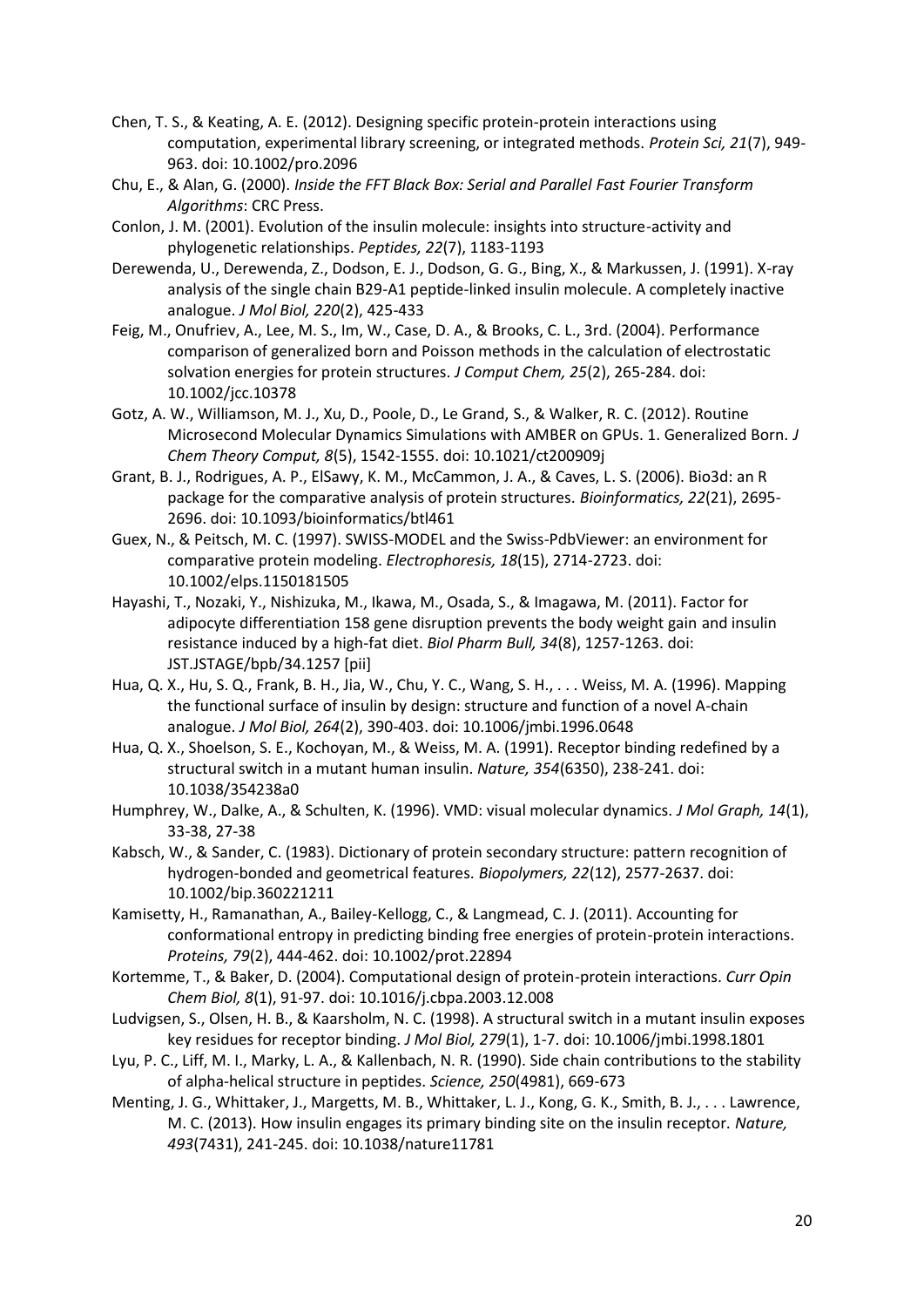- <span id="page-20-5"></span>Mirmira, R. G., Nakagawa, S. H., & Tager, H. S. (1991). Importance of the character and configuration of residues B24, B25, and B26 in insulin-receptor interactions. *J Biol Chem, 266*(3), 1428- 1436
- <span id="page-20-6"></span>Mirmira, R. G., & Tager, H. S. (1989). Role of the phenylalanine B24 side chain in directing insulin interaction with its receptor. Importance of main chain conformation. *J Biol Chem, 264*(11), 6349-6354
- <span id="page-20-15"></span>Mongan, J., Simmerling, C., McCammon, J. A., Case, D. A., & Onufriev, A. (2007). Generalized Born model with a simple, robust molecular volume correction. *J Chem Theory Comput, 3*(1), 156- 169. doi: 10.1021/ct600085e
- <span id="page-20-7"></span>Moretti, R., Fleishman, S. J., Agius, R., Torchala, M., Bates, P. A., Kastritis, P. L., . . . Baker, D. (2013). Community-wide evaluation of methods for predicting the effect of mutations on proteinprotein interactions. *Proteins, 81*(11), 1980-1987. doi: 10.1002/prot.24356
- <span id="page-20-1"></span>Nakagawa, S. H., & Tager, H. S. (1992). Importance of aliphatic side-chain structure at positions 2 and 3 of the insulin A chain in insulin-receptor interactions. *Biochemistry, 31*(12), 3204-3214
- <span id="page-20-14"></span>Nguyen, H., Roe, D. R., & Simmerling, C. (2013). Improved Generalized Born Solvent Model Parameters for Protein Simulations. *J Chem Theory Comput, 9*(4), 2020-2034. doi: 10.1021/ct3010485
- <span id="page-20-8"></span>Nisius, B., Sha, F., & Gohlke, H. (2012). Structure-based computational analysis of protein binding sites for function and druggability prediction. *J Biotechnol, 159*(3), 123-134. doi: 10.1016/j.jbiotec.2011.12.005
- <span id="page-20-3"></span>O'Neil, K. T., & DeGrado, W. F. (1990). A thermodynamic scale for the helix-forming tendencies of the commonly occurring amino acids. *Science, 250*(4981), 646-651
- <span id="page-20-13"></span>Onufriev, A., Bashford, D., & Case, D. A. (2004). Exploring protein native states and large-scale conformational changes with a modified generalized born model. *Proteins, 55*(2), 383-394. doi: 10.1002/prot.20033
- <span id="page-20-4"></span>Padmanabhan, S., Marqusee, S., Ridgeway, T., Laue, T. M., & Baldwin, R. L. (1990). Relative helixforming tendencies of nonpolar amino acids. *Nature, 344*(6263), 268-270. doi: 10.1038/344268a0
- <span id="page-20-17"></span>Pandyarajan, V., Smith, B. J., Phillips, N. B., Whittaker, L., Cox, G. P., Wickramasinghe, N., . . . Weiss, M. A. (2014). Aromatic anchor at an invariant hormone-receptor interface: function of insulin residue B24 with application to protein design. *J Biol Chem, 289*(50), 34709-34727. doi: 10.1074/jbc.M114.608562
- <span id="page-20-10"></span>Parasuraman, S. (2012). Protein data bank. *J Pharmacol Pharmacother, 3*(4), 351-352. doi: 10.4103/0976-500X.103704
- <span id="page-20-16"></span>Pettersen, E. F., Goddard, T. D., Huang, C. C., Couch, G. S., Greenblatt, D. M., Meng, E. C., & Ferrin, T. E. (2004). UCSF Chimera--a visualization system for exploratory research and analysis. *J Comput Chem, 25*(13), 1605-1612. doi: 10.1002/jcc.20084
- <span id="page-20-12"></span>Pierce, B. G., Hourai, Y., & Weng, Z. (2011). Accelerating protein docking in ZDOCK using an advanced 3D convolution library. *PLoS One, 6*(9), e24657. doi: 10.1371/journal.pone.0024657
- <span id="page-20-9"></span>Pierce, B. G., Wiehe, K., Hwang, H., Kim, B. H., Vreven, T., & Weng, Z. (2014). ZDOCK server: interactive docking prediction of protein-protein complexes and symmetric multimers. *Bioinformatics, 30*(12), 1771-1773. doi: 10.1093/bioinformatics/btu097
- <span id="page-20-2"></span>Pullen, R. A., Lindsay, D. G., Wood, S. P., Tickle, I. J., Blundell, T. L., Wollmer, A., . . . Gammeltoft, S. (1976). Receptor-binding region of insulin. *Nature, 259*(5542), 369-373
- <span id="page-20-11"></span>Sobolev, V., Eyal, E., Gerzon, S., Potapov, V., Babor, M., Prilusky, J., & Edelman, M. (2005). SPACE: a suite of tools for protein structure prediction and analysis based on complementarity and environment. *Nucleic Acids Res, 33*(Web Server issue), W39-43. doi: 10.1093/nar/gki398
- <span id="page-20-0"></span>Wan, Z. L., Huang, K., Xu, B., Hu, S. Q., Wang, S., Chu, Y. C., . . . Weiss, M. A. (2005). Diabetesassociated mutations in human insulin: crystal structure and photo-cross-linking studies of achain variant insulin Wakayama. *Biochemistry, 44*(13), 5000-5016. doi: 10.1021/bi047585k